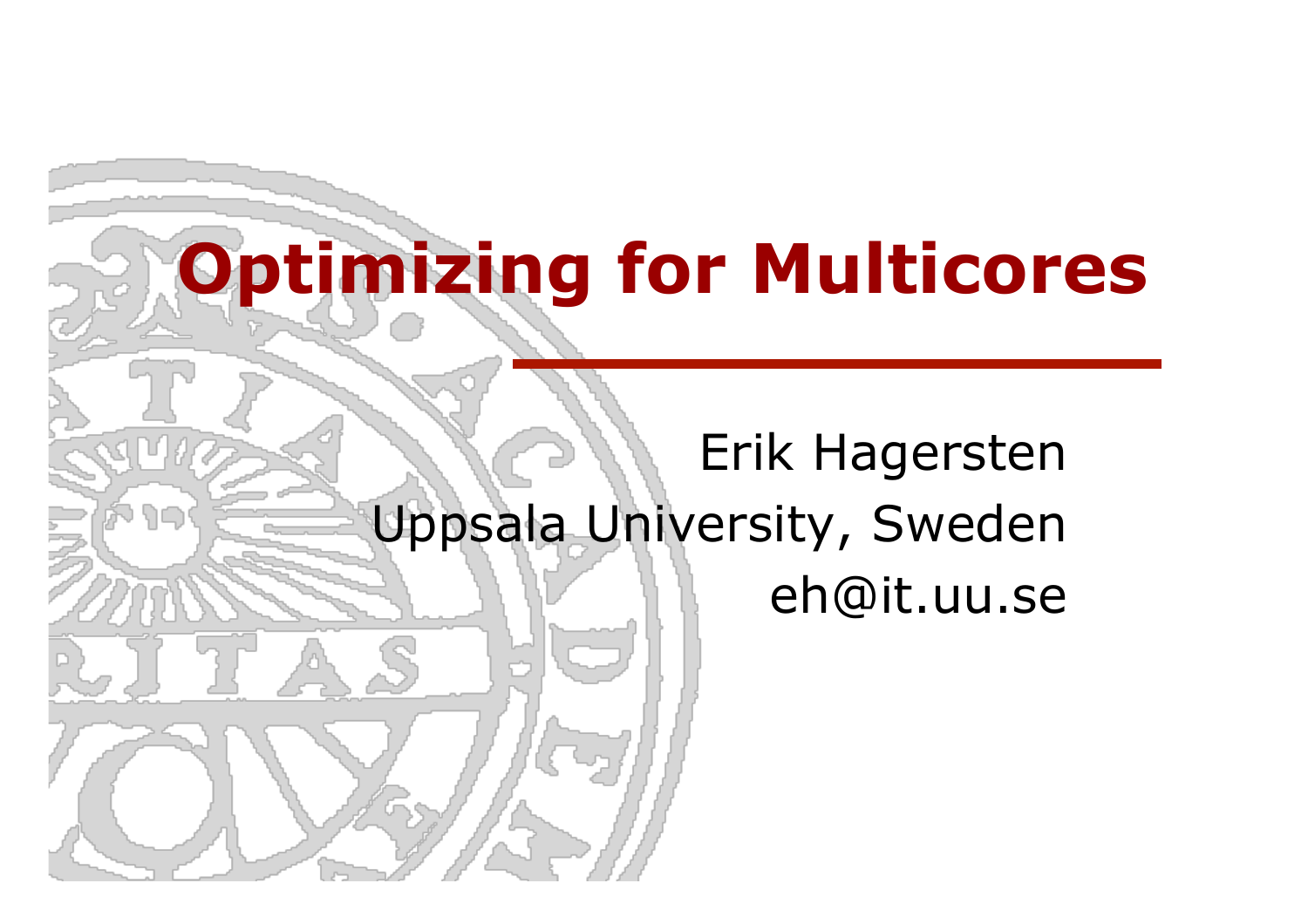

## **Outline of these lectures**

- 1. Processor implementations
- 2. Caches and memory system
- 3. Multiprocessors
- 4. HW optimizations
- 5. Multicore processors
- **6. SW optimizations**

PDC **Summer School** 2016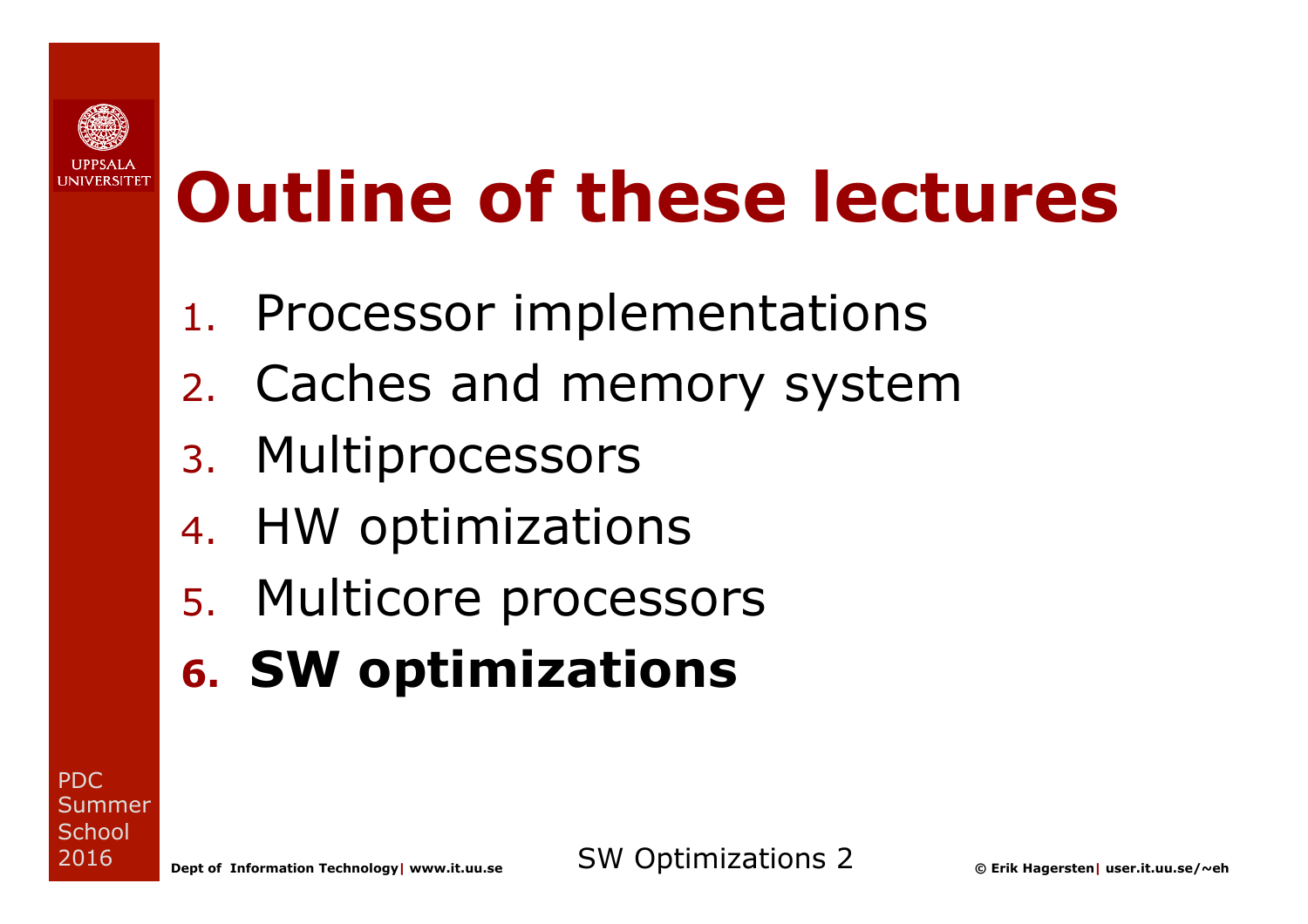#### **Optimizing for the memory system: What is the potential gain?**

- **E** Latency difference L1\$ and mem:  $\sim$ 50x
- **Bandwidth difference L1\$ and mem:**  $\sim$ **20x**
- Execute from L1\$ instead from mem  $==>$ 50-150x improvement
- $\blacksquare$  At least a factor 2-4x is within reach

PDC Summer **School** 2016

**Dept of Information Technology| www.it.uu.se** SW Optimizations 3 **© Erik Hagersten| user.it.uu.se/~eh**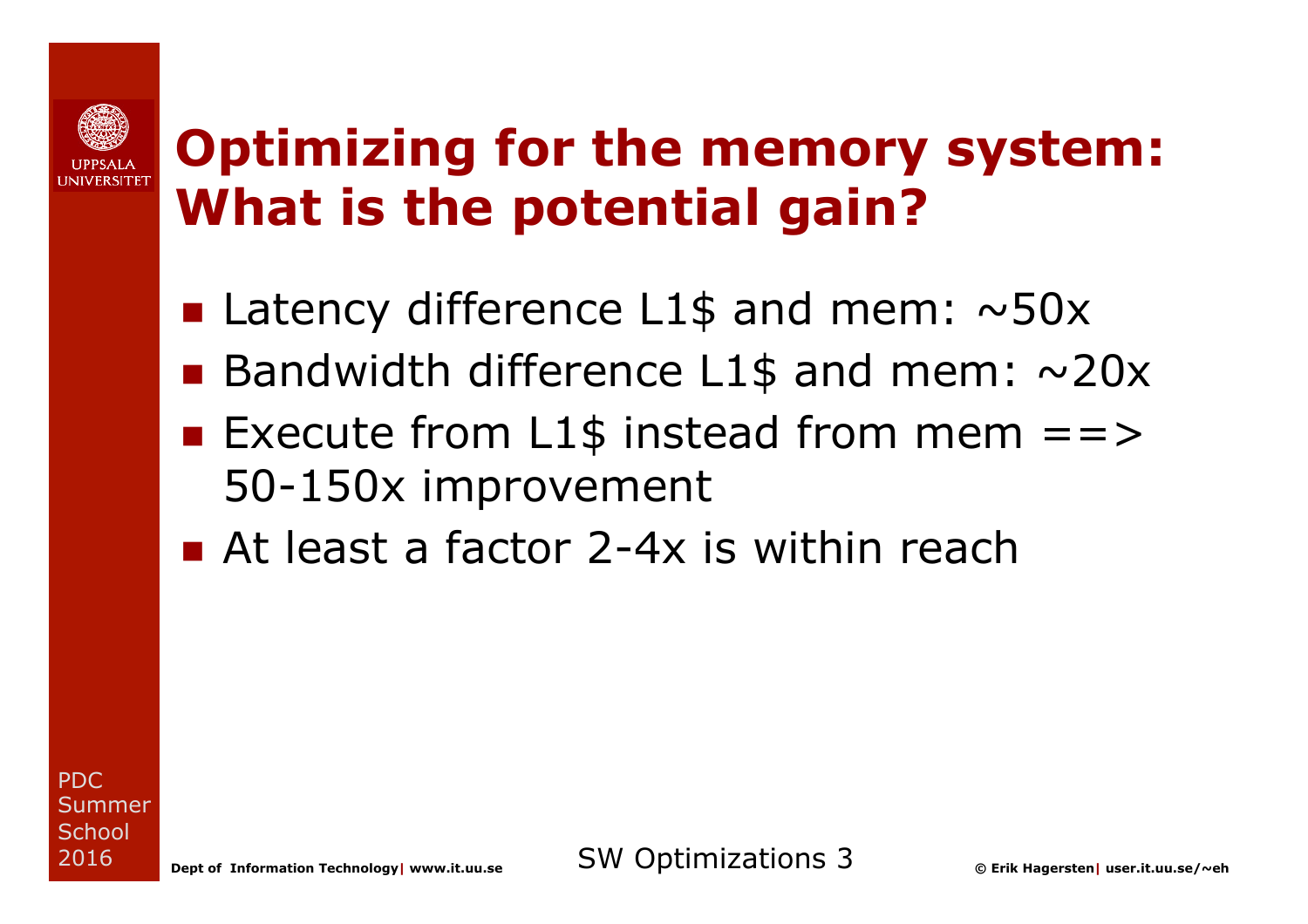

#### **Optimizing for cache performance**

- $\blacksquare$  Keep the active footprint small
- **n** Use the entire cache line once it has been brought into the cache
- **n** Fetch a cache line prior to its usage
- **n** Let the CPU that already has the data in its cache do the job

PDC **Summer School** 2016

n ...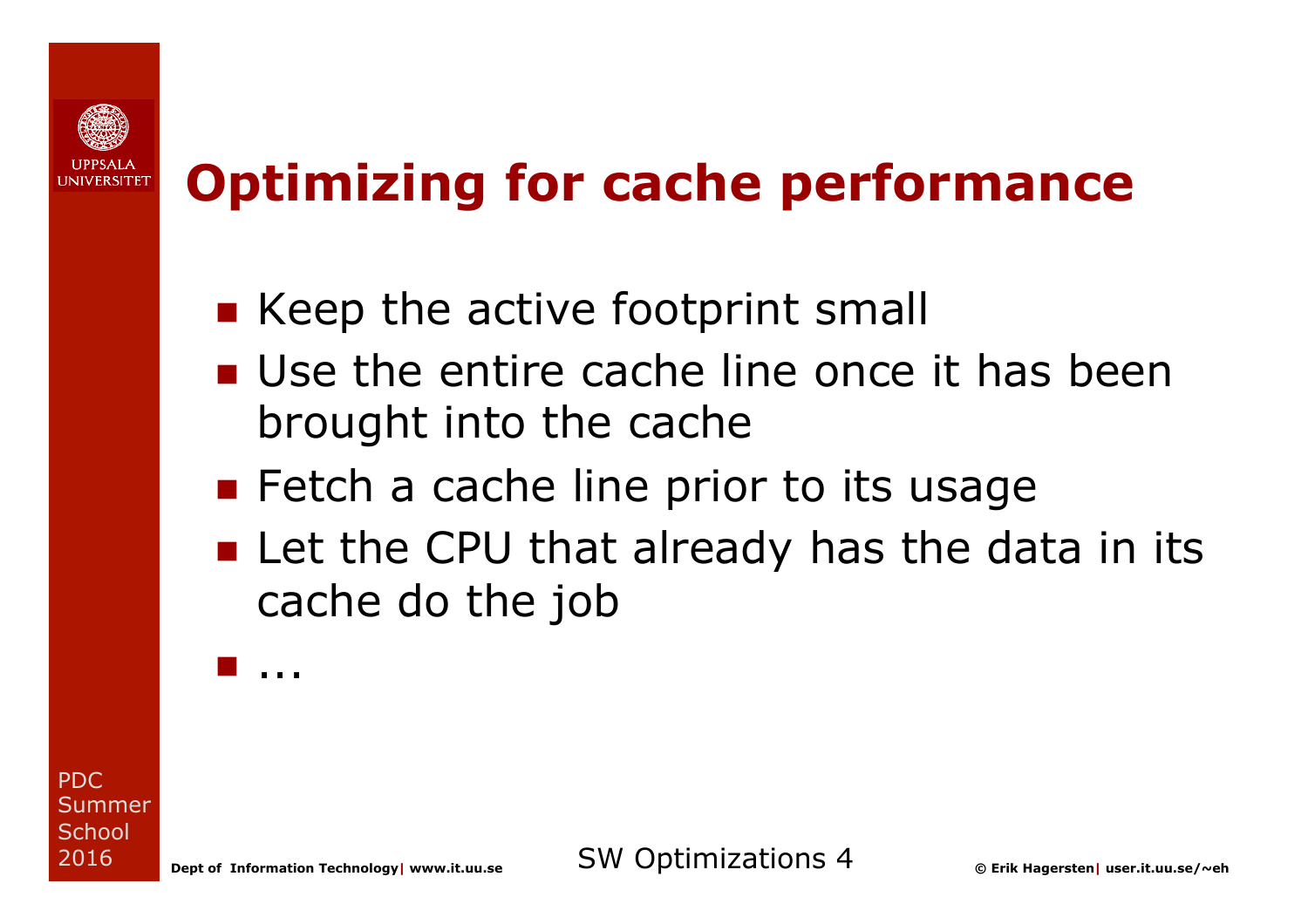

## **Final cache lingo slide**

- **n Miss ratio:** What is the likelihood that a memory access will miss in a cache?
- **n Miss rate:** D:o per time unit, e.g. per-second, per-1000-instructions
- **Fetch ratio/rate:** What is the likelihood that a memory access will cause a fetch to the cache [including HW prefetching]
- **Fetch utilization:** What fraction of a cacheline was used before it got evicted
- **n Writeback utilization:** What fraction of a cacheline written back to memory contains dirty data
- **n Communication utilization:** What fraction of a communicated cacheline is ever used?

PDC Summer **School** 2016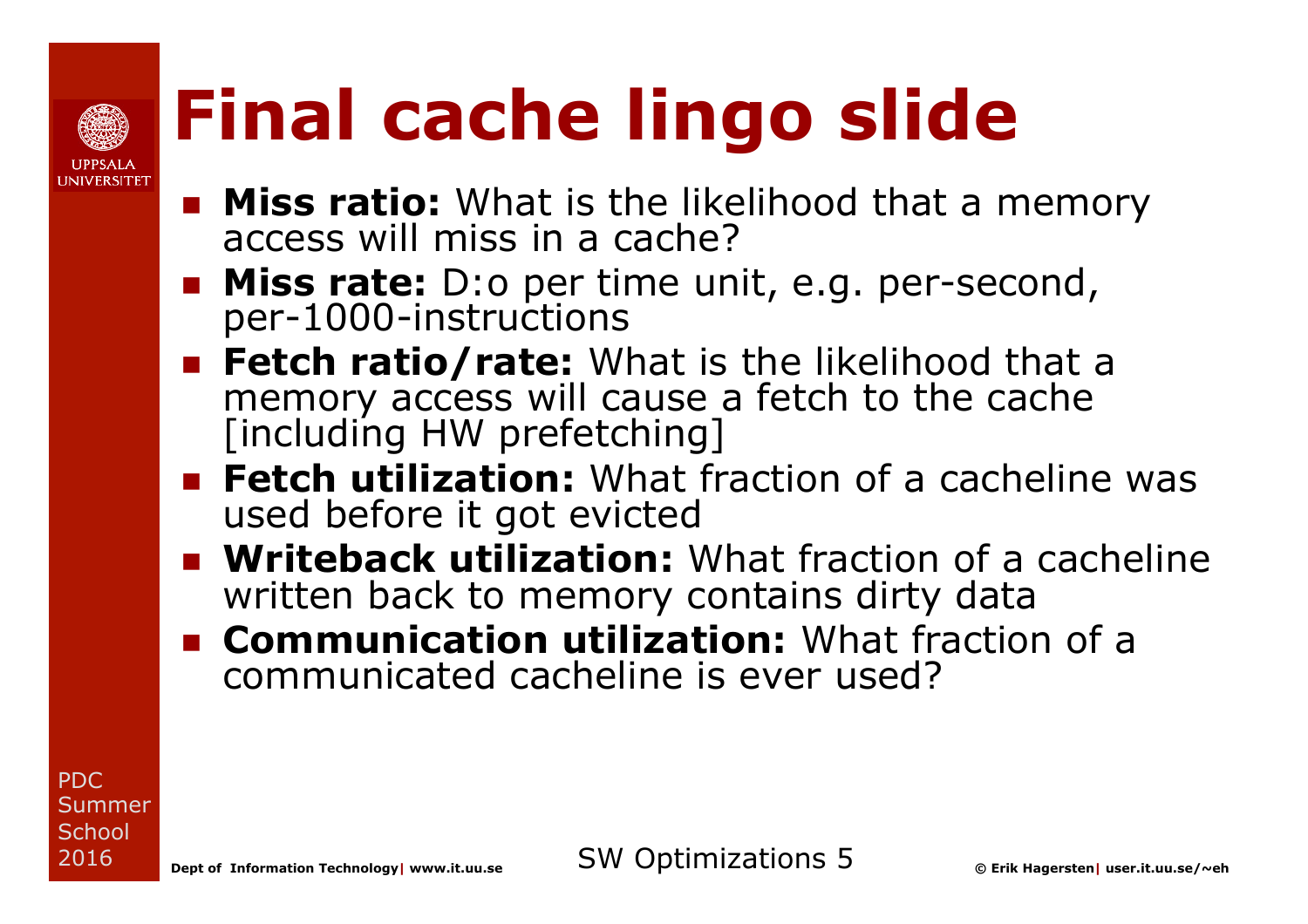

### **What can go Wrong? A Simple Example…**

Perform a diagonal copy 10 times



PDC **Summer School** 2016

**Dept of Information Technology| www.it.uu.se** SW Optimizations 6 **© Erik Hagersten| user.it.uu.se/~eh**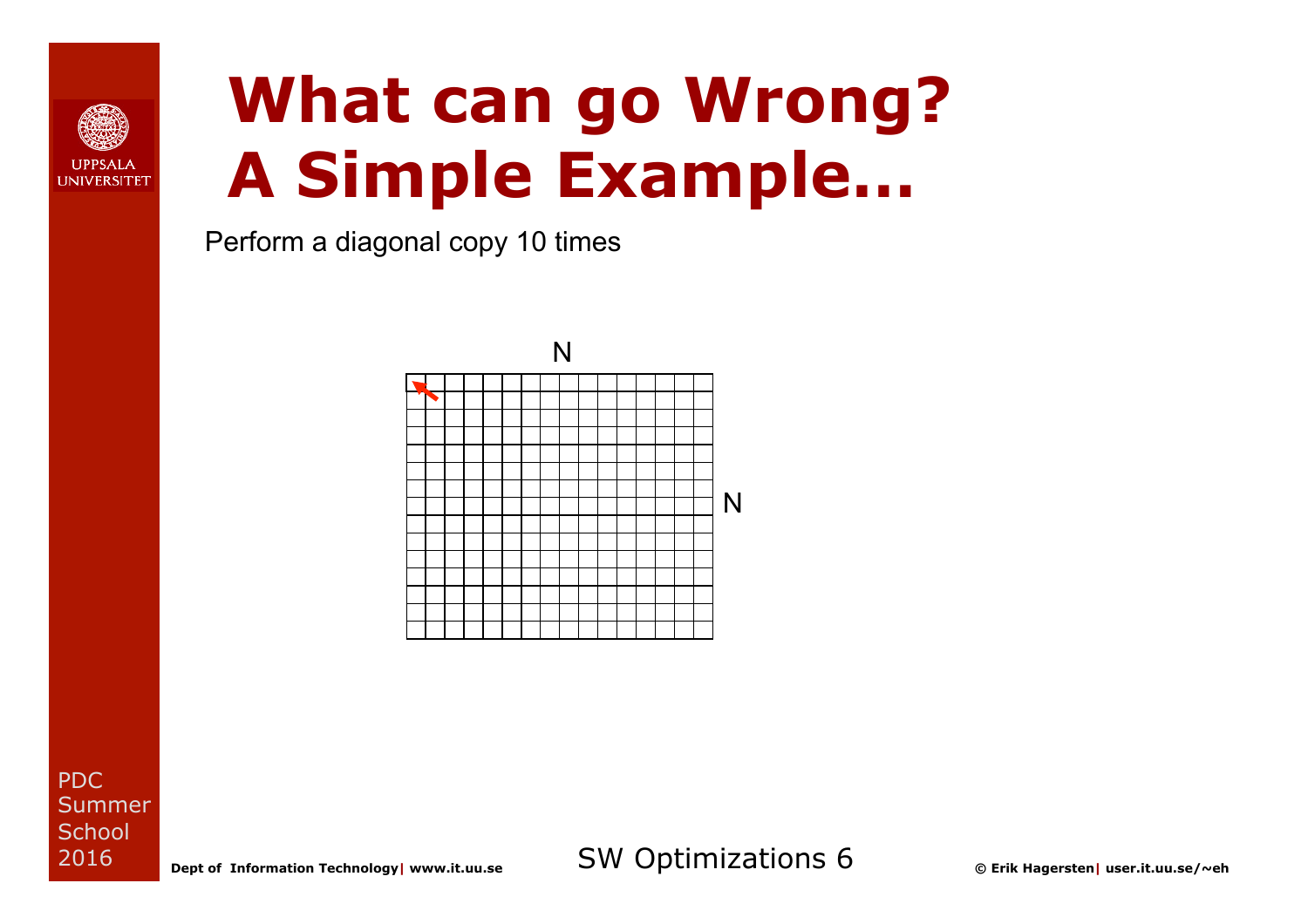

### **Example: Loop order**

**//Optimized Example A for (i=1; i<N; i++) { for (j=1; j<N; j++) { A[i][j]= A[i+1][j+1]; } }** 

**//Unoptimized Example A for (j=1; j<N; j++) { for (i=1; i<N; i++) { A[i][j] = A[i+1][j+1]; } }** 



**Dept of Information Technology| www.it.uu.se** SW Optimizations 7 **© Erik Hagersten| user.it.uu.se/~eh**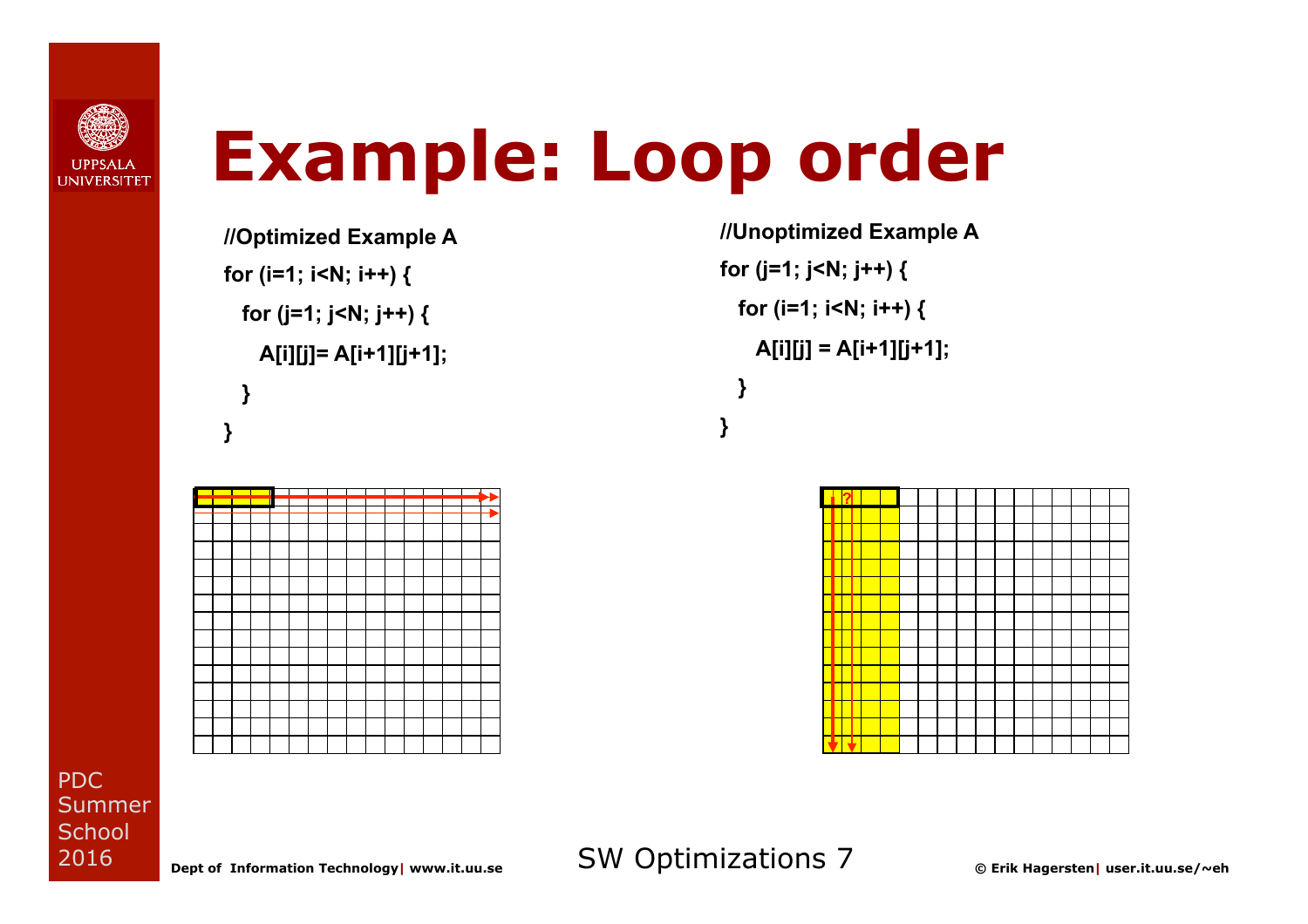

### **Performance Difference: Loop order**



PDC **Summer School** 

**Dept of Information Technology| www.it.uu.se** SW Optimizations 8 **© Erik Hagersten| user.it.uu.se/~eh**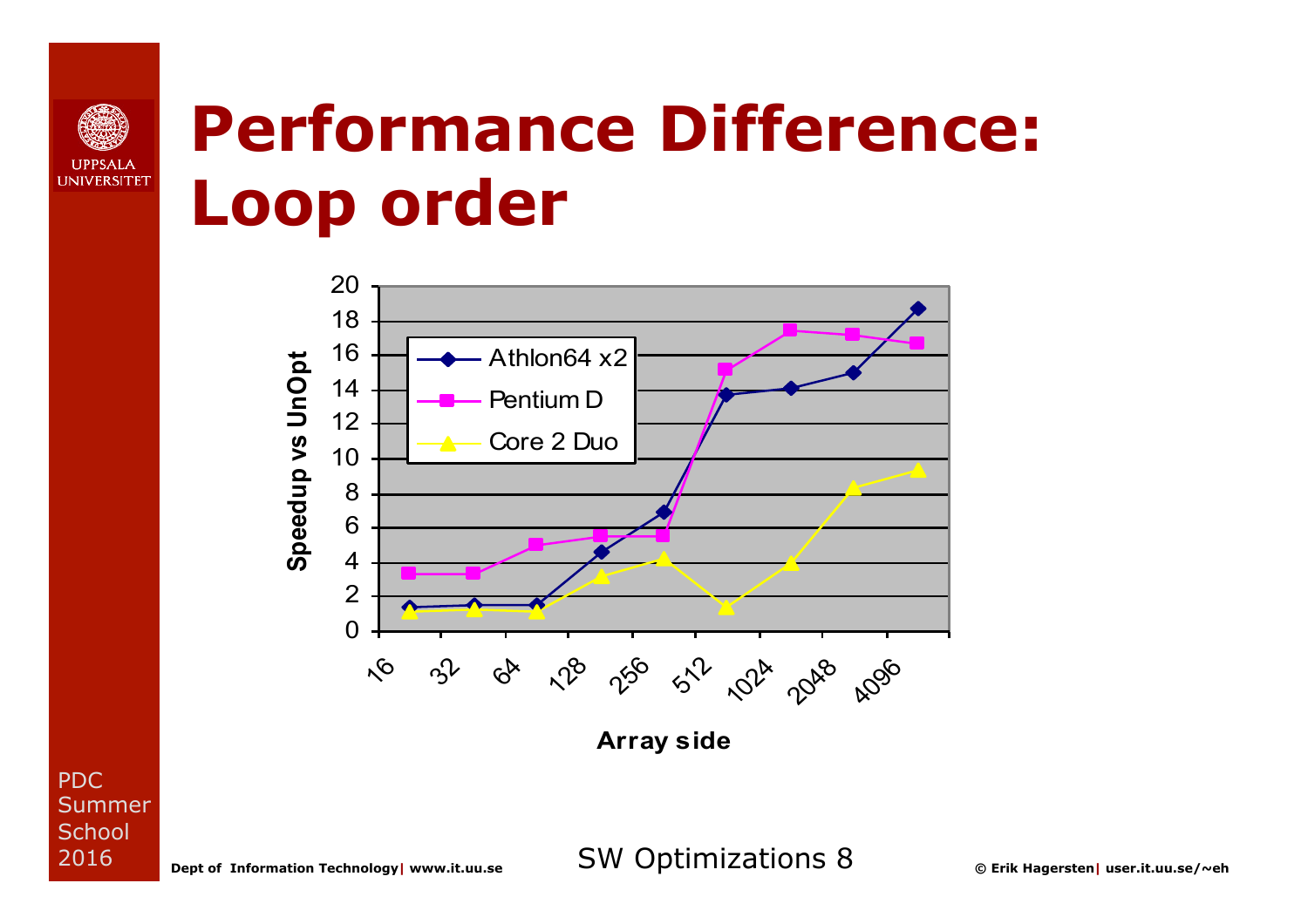

#### **Example 1: LBM**



Optimization can be rewarding, but costly…

- ® Require expert knowledge about MC and architecture
- ® Weeks of wading through performance data

 $\rightarrow$ This fix required one line of code to change

**Dept of Information Technology| www.it.uu.se** SW Optimizations 9 **© Erik Hagersten| user.it.uu.se/~eh**

PDC Summer **School** 2016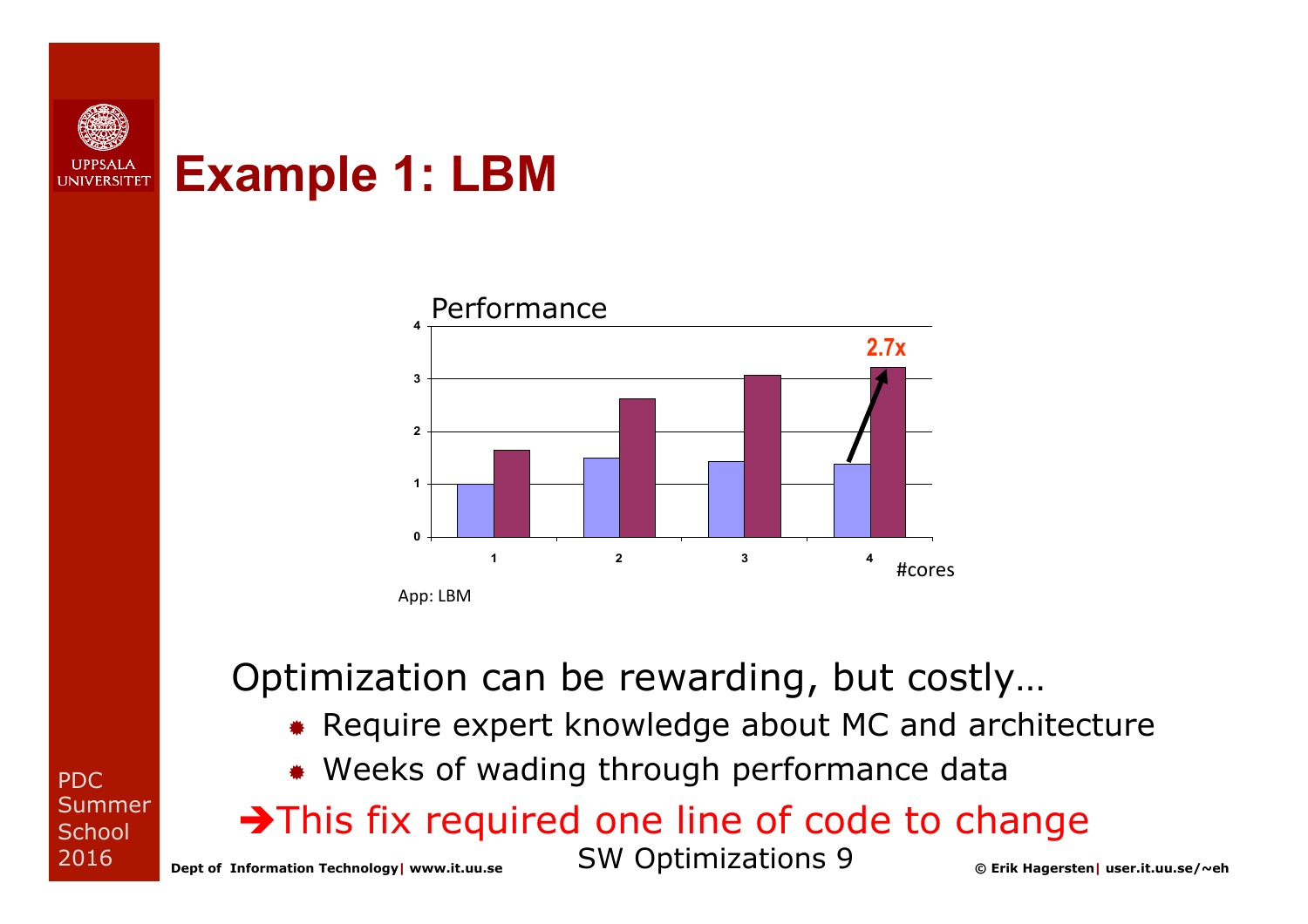

### **Example: Sparse data usage**

**//Optimized Example A for (i=1; i<N; i++) { for (j=1; j<N; j++) { A\_d[i][j]= A\_d[i-1][j-1]; } }** 

|  | <del>d  d  d  d  </del> |  |  |  |
|--|-------------------------|--|--|--|
|  |                         |  |  |  |
|  |                         |  |  |  |
|  |                         |  |  |  |
|  |                         |  |  |  |
|  |                         |  |  |  |
|  |                         |  |  |  |
|  |                         |  |  |  |
|  |                         |  |  |  |

**//Unoptimized Example A for (i=1; i<N; i++) { for (j=1; j<N; j++) { A[i][j].d = A[i-1][j-1].d; } }** 

struct vec\_type { char a; char b; char c; char d; };



PDC Summer **School** 2016

**Dept of Information Technology| www.it.uu.se** SW Optimizations 10 **© Erik Hagersten| user.it.uu.se/~eh**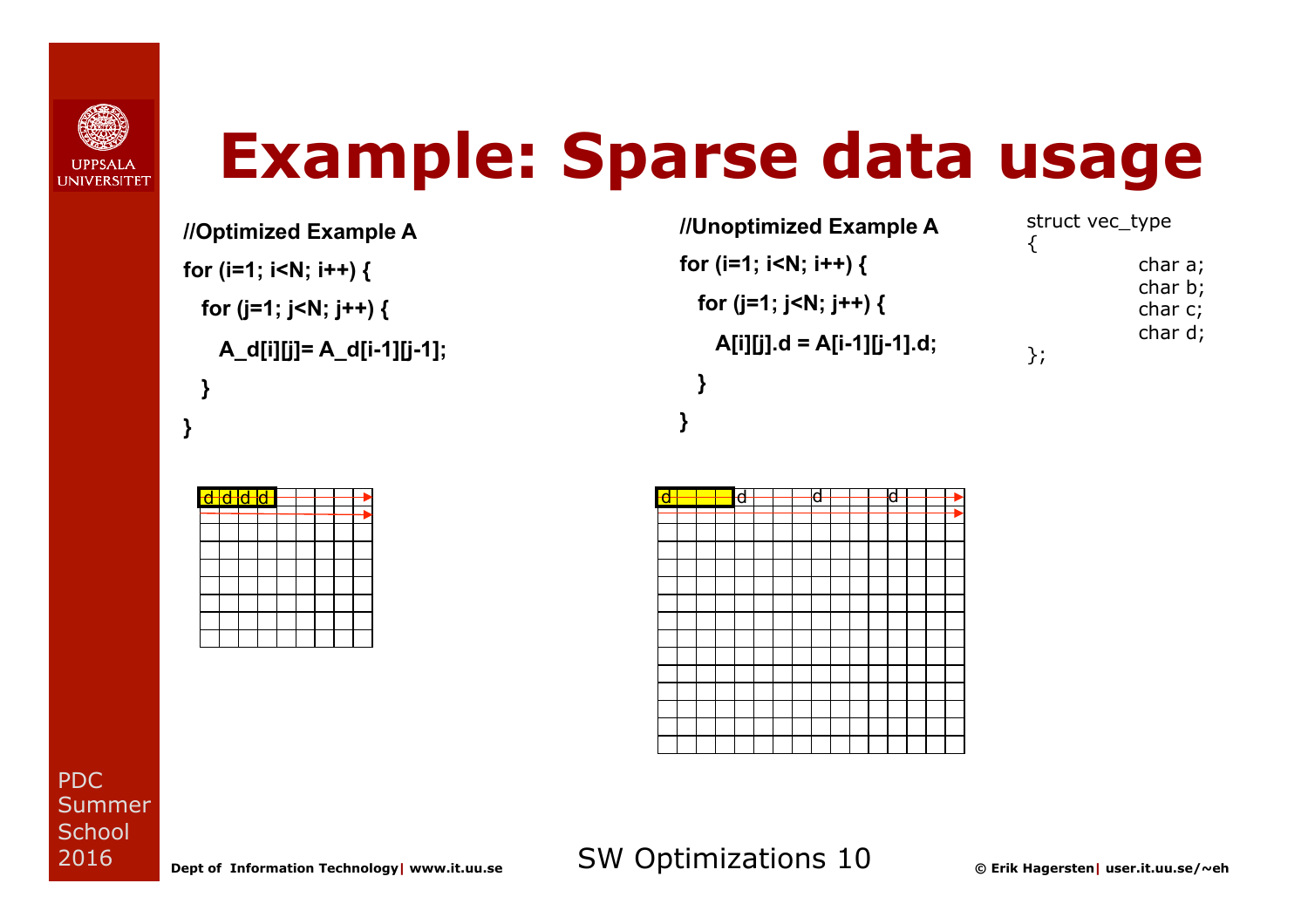#### **UPPSALA UNIVERSITET**

### **Performance Difference: Sparse Data**



PDC **Summer School** 2016

**Dept of Information Technology| www.it.uu.se** SW Optimizations 11 **© Erik Hagersten| user.it.uu.se/~eh**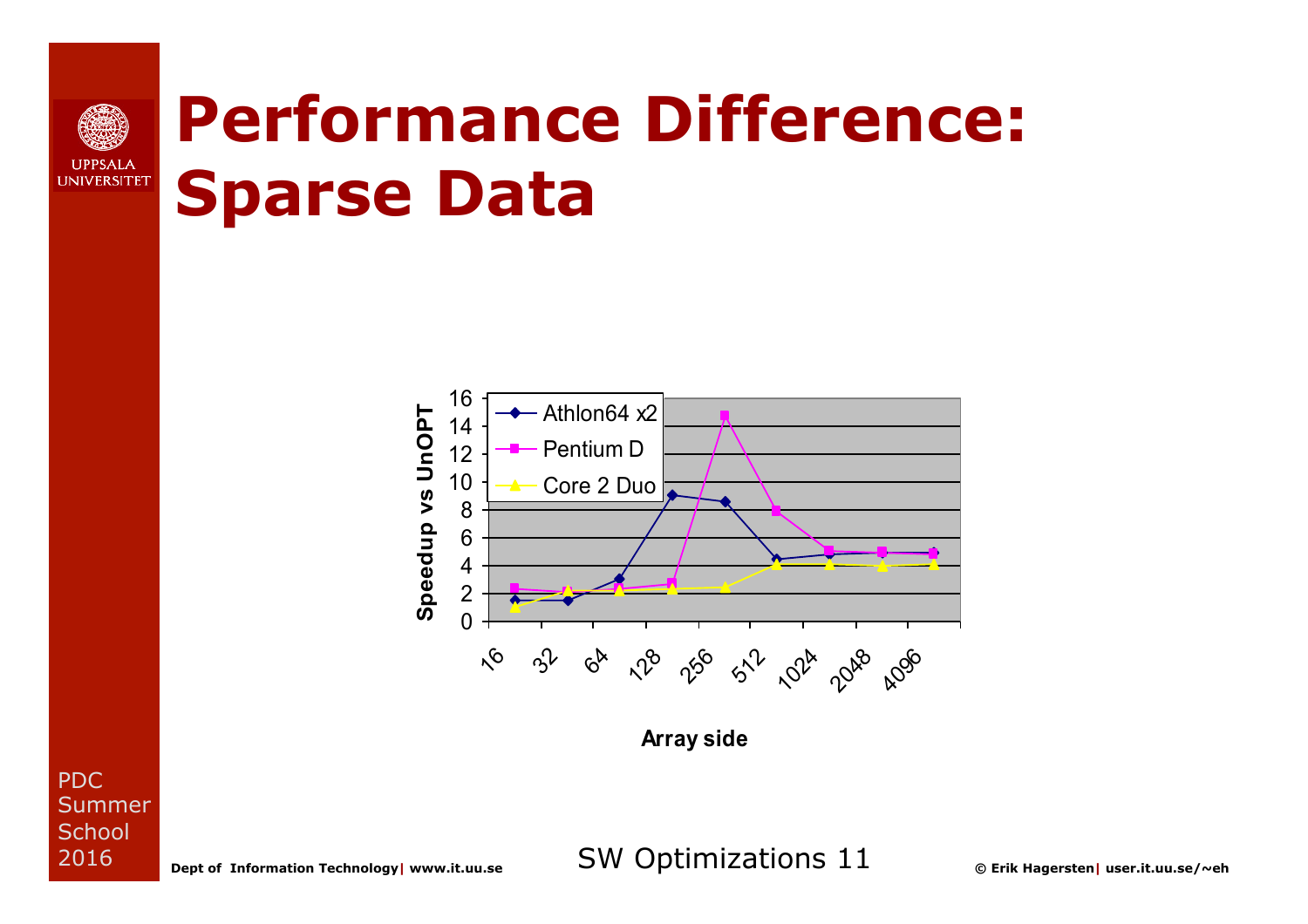

#### **Example 2: The Same Application Optimized**



Looks like a perfect scalable application! Are we done?

 $\rightarrow$  Duplicate one data structure

PDC **Summer School** 2016

**Dept of Information Technology| www.it.uu.se** SW Optimizations 12 **© Erik Hagersten| user.it.uu.se/~eh**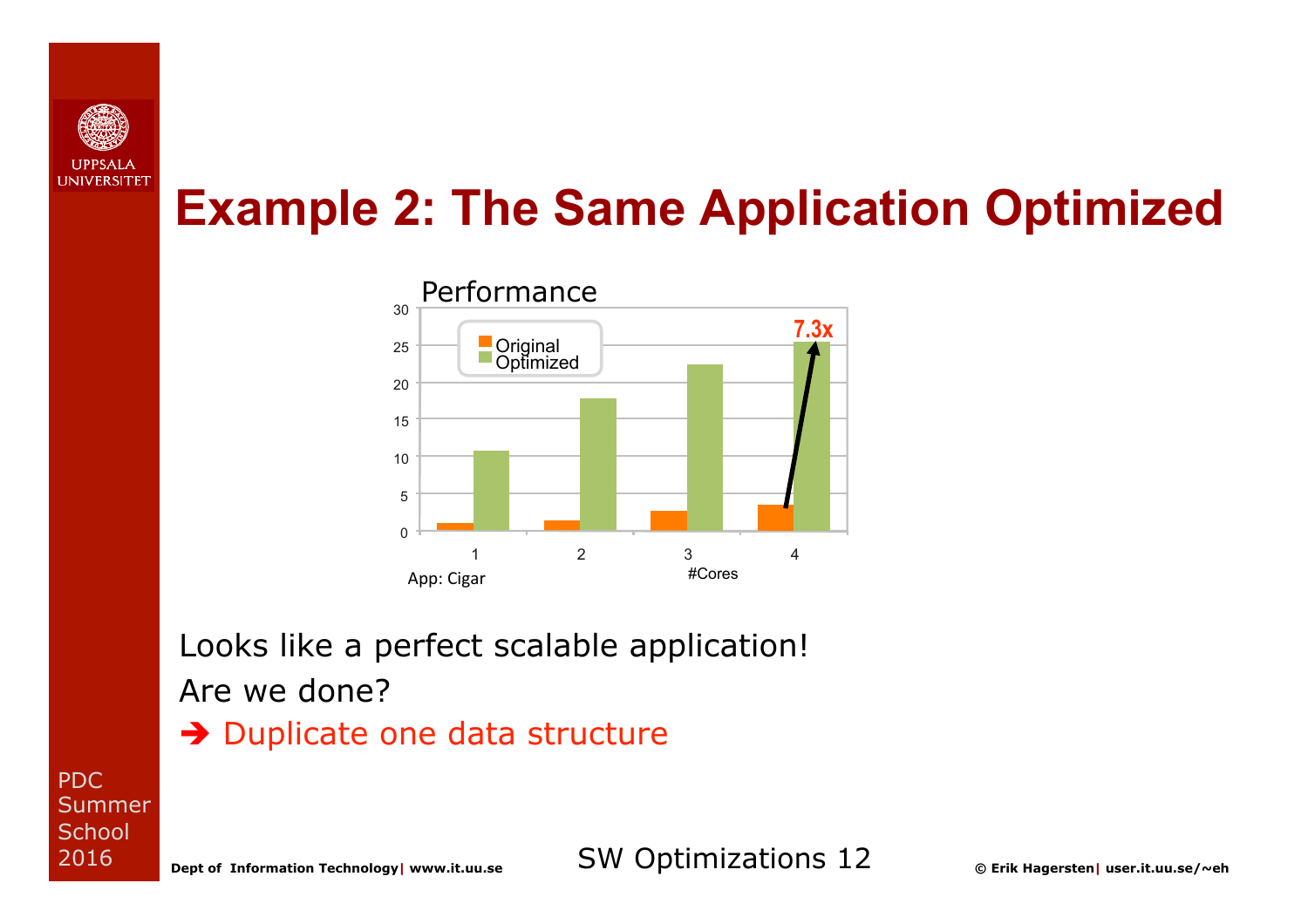

#### **Example: Sparse data allocation**

**sparse\_rec sparse [HUGE];** 

```
for (int j = 0; j < HUGE; j++) 
{
```

```
 sparse[j].a = 'a'; sparse[j].b = 'b'; sparse[j].c = 'c'; sparse[j].d = 'd'; sparse[j].e = 'e'; 
     sparse[j].f1 = 1.0; sparse[j].f2 = 1.0; sparse[j].f3 = 1.0; sparse[j].f4 = 1.0; sparse[j].f5 = 1.0; 
}
```


**Dept of Information Technology| www.it.uu.se** SW Optimizations 13 **© Erik Hagersten| user.it.uu.se/~eh**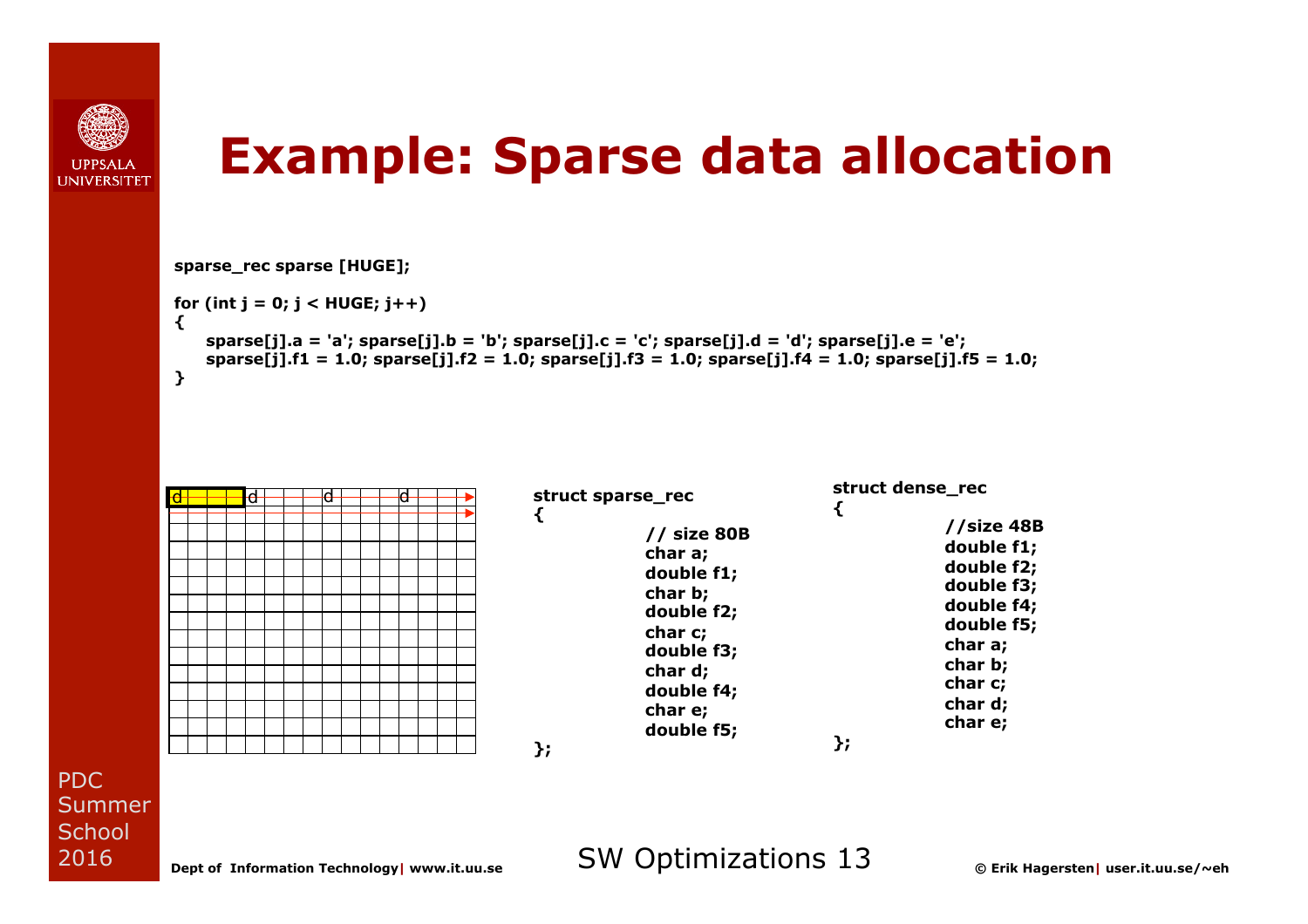

## **Loop Merging**

```
/* Unoptimized */ 
for (i = 0; i < N; i = i + 1)for (j = 0; j < N; j = j + 1)a[i][j] = 2 * b[i][j];for (i = 0; i < N; i = i + 1)for (j = 0; j < N; j = j + 1)c[i][j] = K * b[i][j] + d[i][j]/2
```

```
/* Optimized */ 
for (i = 0; i < N; i = i + 1)for (j = 0; j < N; j = j + 1)a[i][j] = 2 * b[i][j];c[i][j] = K * b[i][j] + d[i][j]/2;
```
PDC **Summer School** 2016

**Dept of Information Technology| www.it.uu.se** SW Optimizations 14 **© Erik Hagersten| user.it.uu.se/~eh**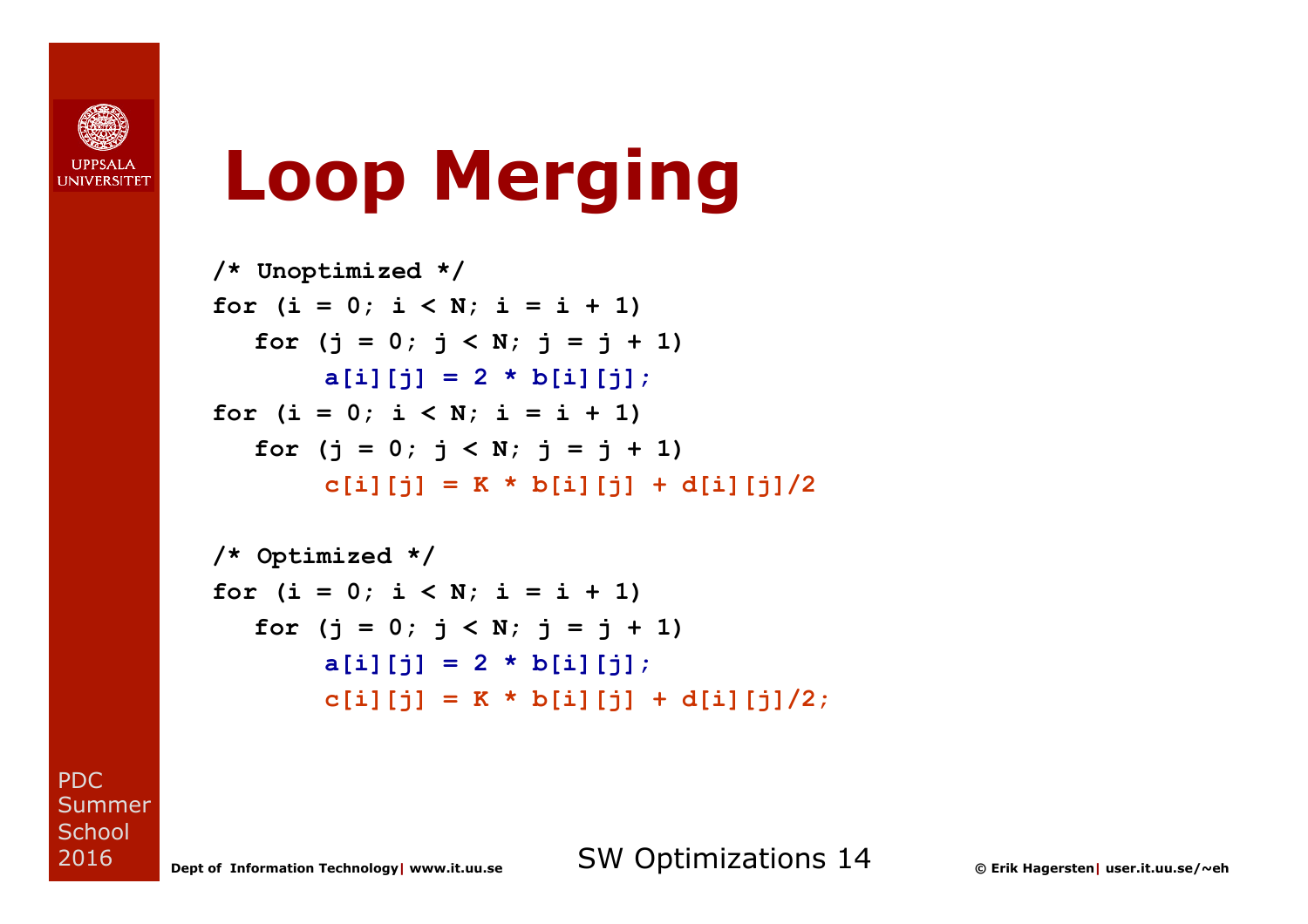

### **Padding of data structures**



Generic Cache:



PDC Summer **School** 2016

**Dept of Information Technology| www.it.uu.se** SW Optimizations 15 **© Erik Hagersten| user.it.uu.se/~eh**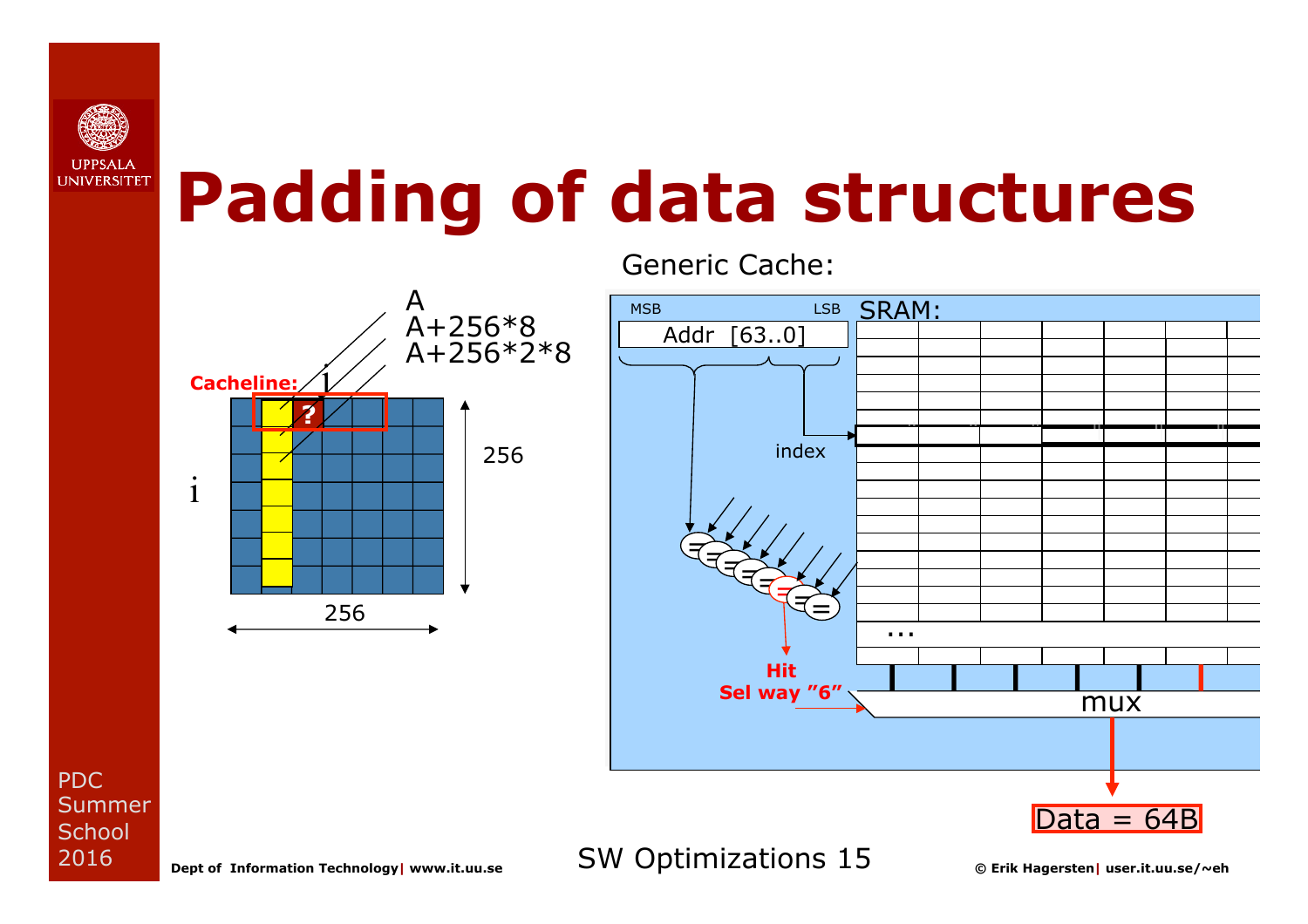

### **Padding of data structures**



Generic Cache:



PDC **Summer School** 2016

**Dept of Information Technology| www.it.uu.se** SW Optimizations 16 **© Erik Hagersten| user.it.uu.se/~eh**

 $\overline{\mathsf{D}}$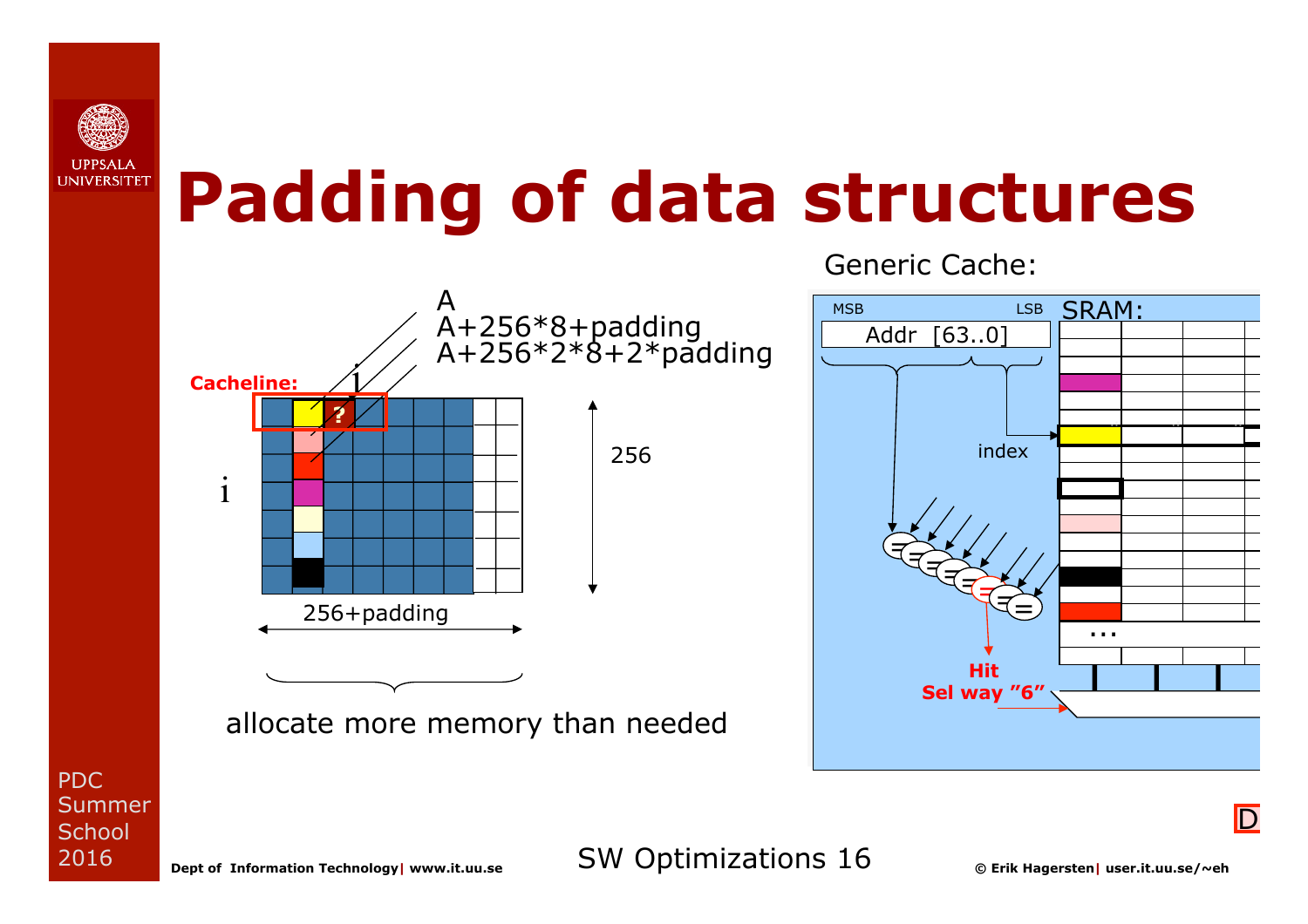

PDC

Summer **School** 2016

### **Blocking**

**/\* Unoptimized ARRAY: x = y \* z \*/ for (i = 0; i < N; i = i + 1) for (j = 0; j < N; j = j + 1) {r = 0; for (k = 0; k < N; k = k + 1) r = r + y[i][k] \* z[k][j]; x[i][j] = r; };** 



**Dept of Information Technology| www.it.uu.se** SW Optimizations 17 **© Erik Hagersten| user.it.uu.se/~eh**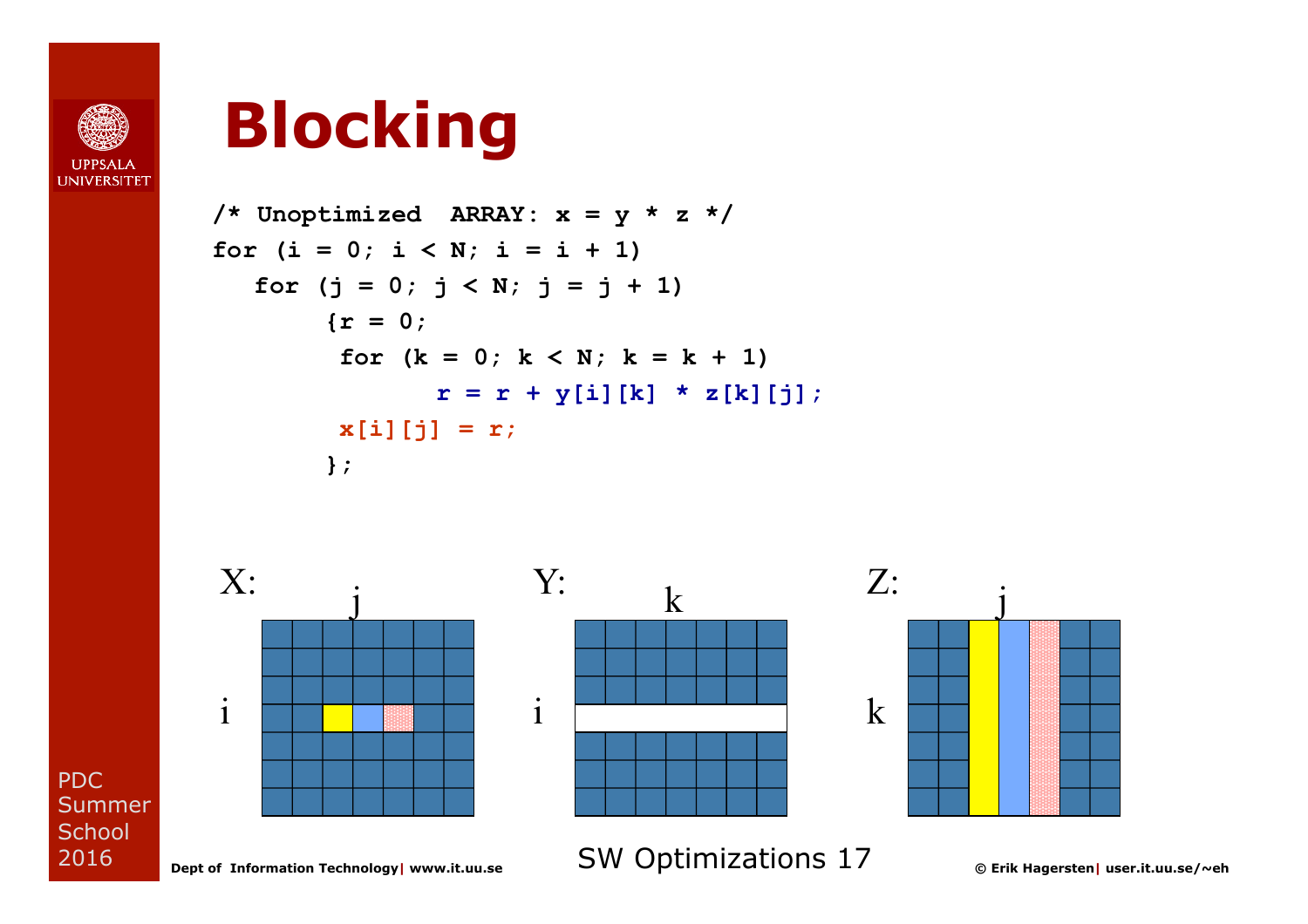

PDC

Summer **School** 2016

### **Blocking**

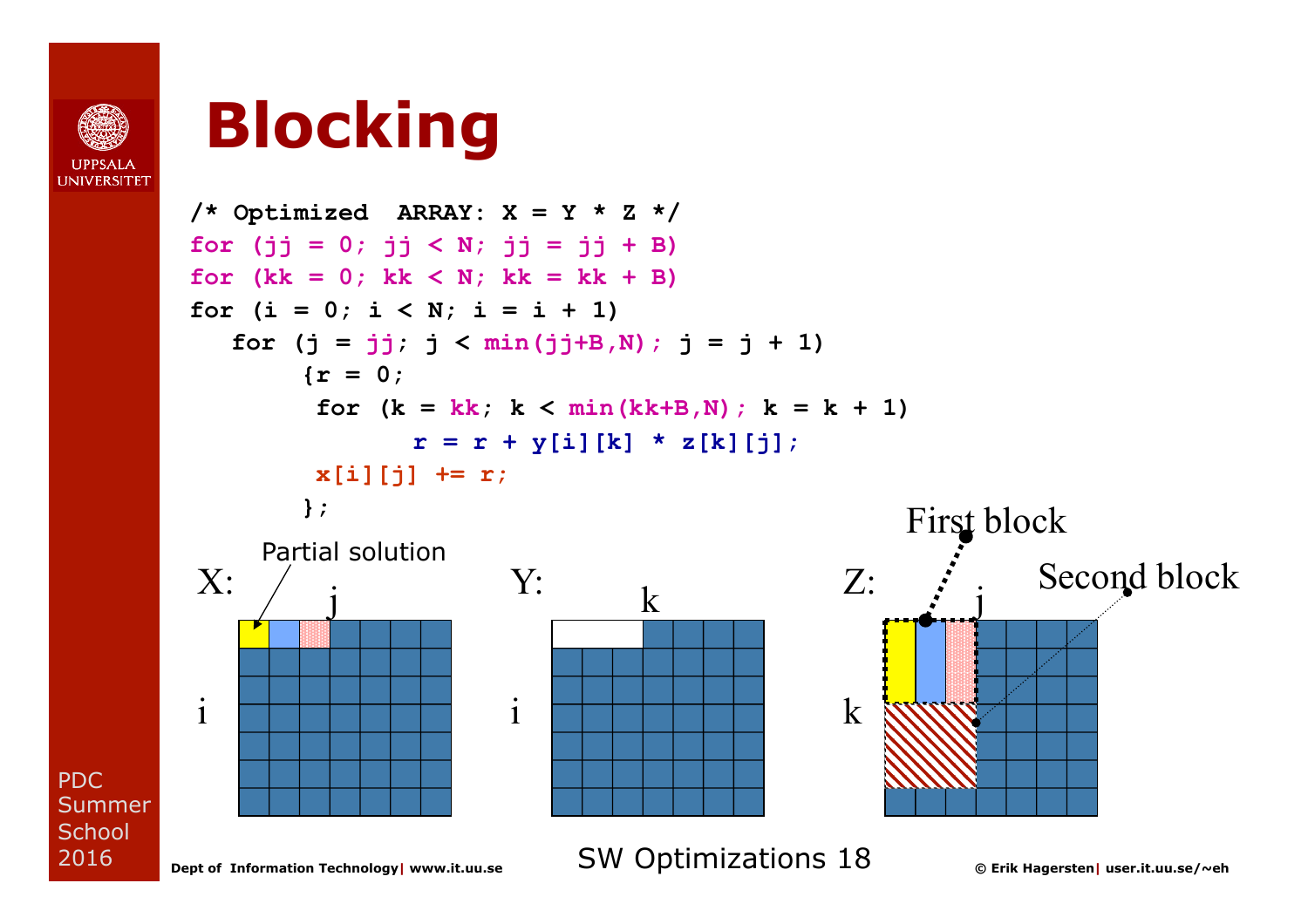### **Blocking: the Movie!**

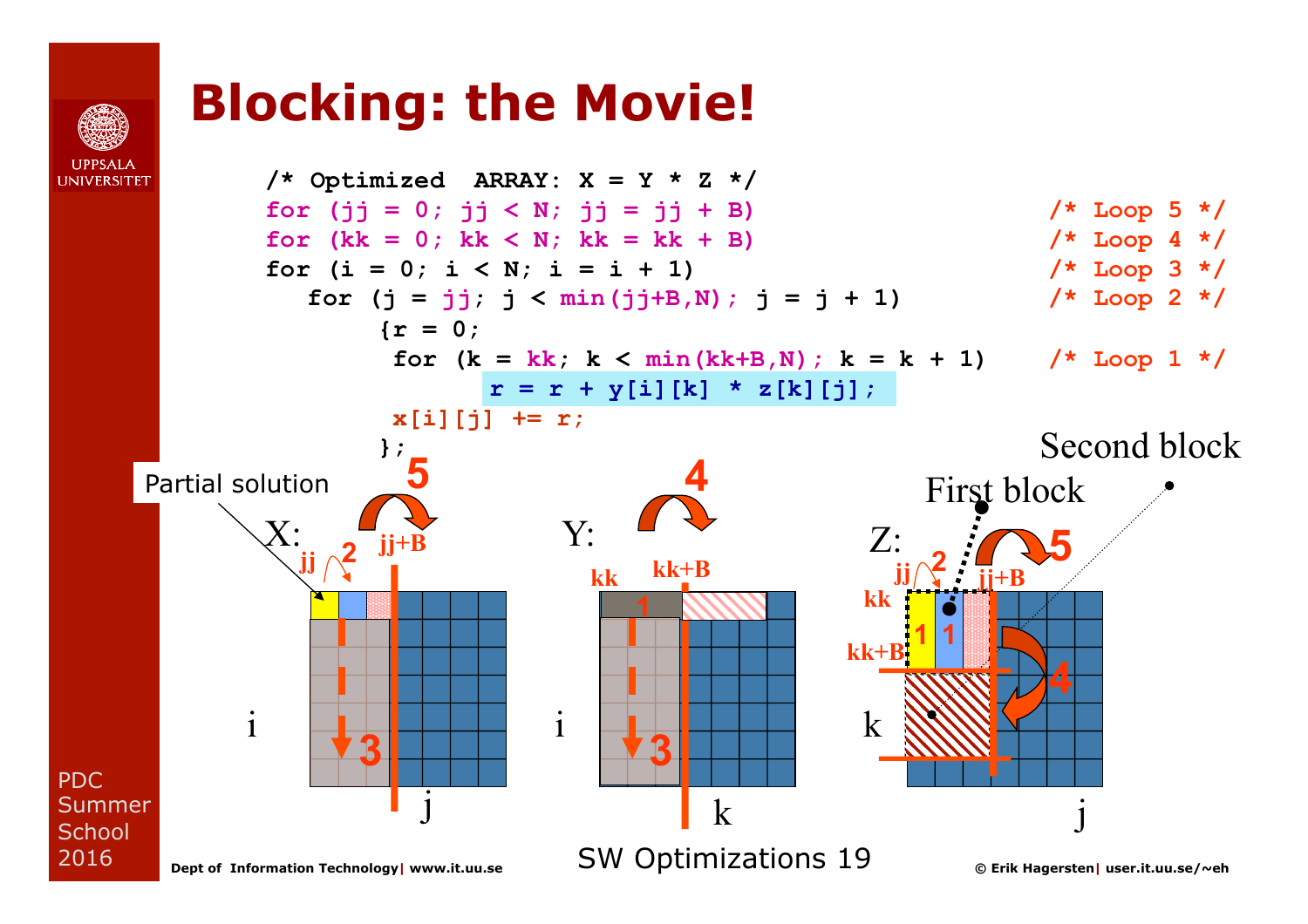

**ORIG:** 

PDC

**Summer School** 2016

#### **Coherence traffic**

#### **Thread 0:**

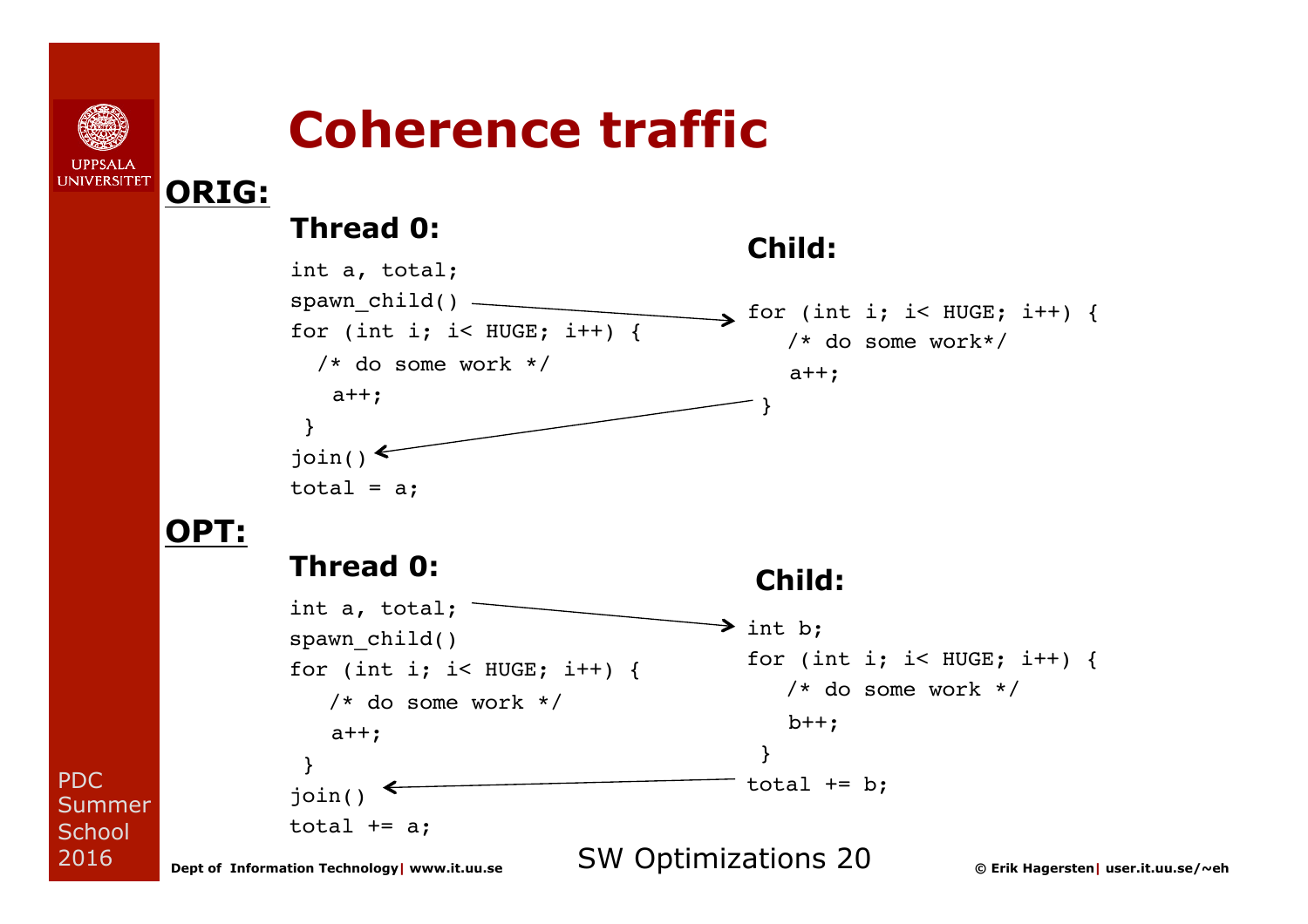

**ORIG:** 

#### **False sharing**

#### **Thread 0:**



PDC Summer **School** 2016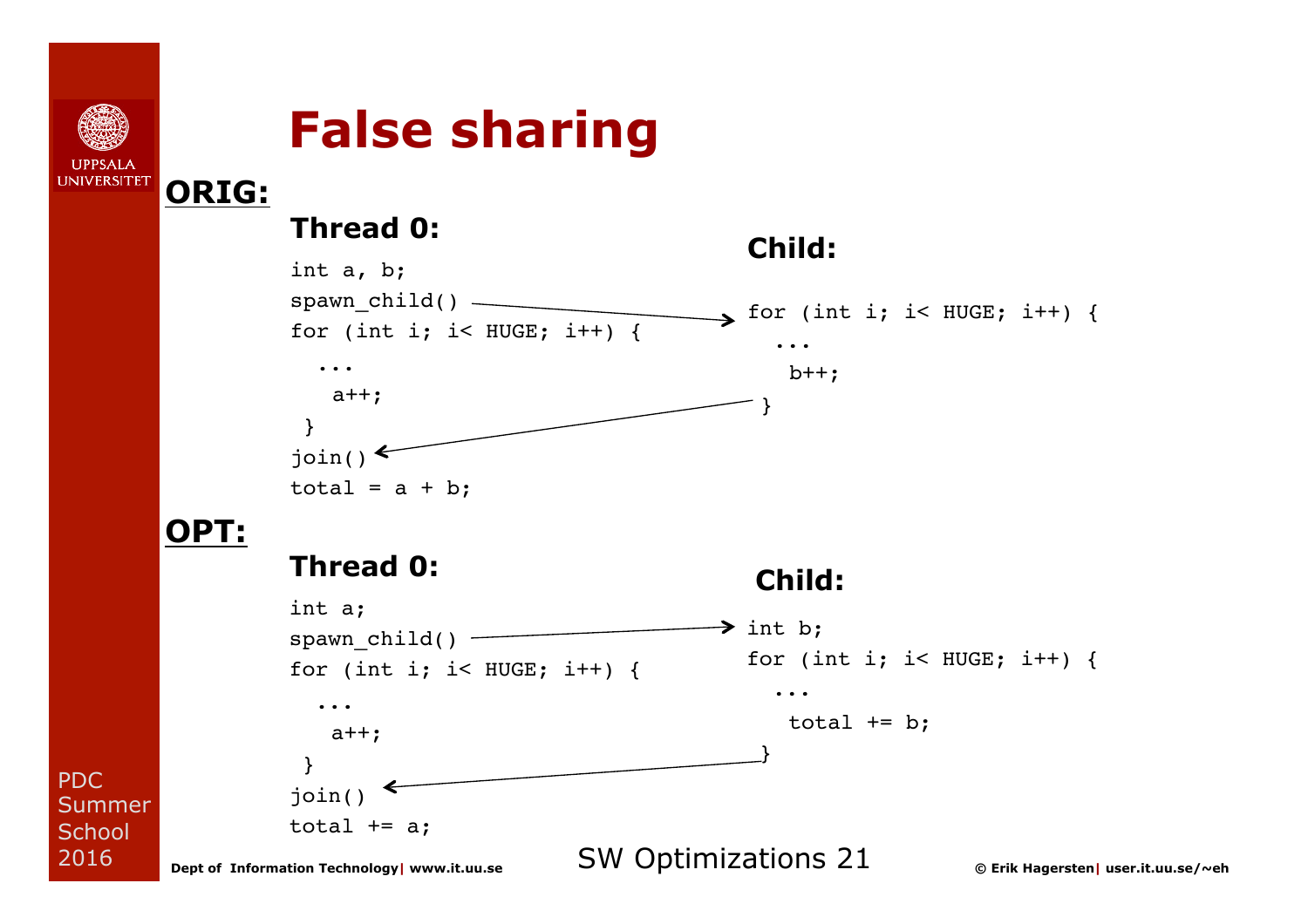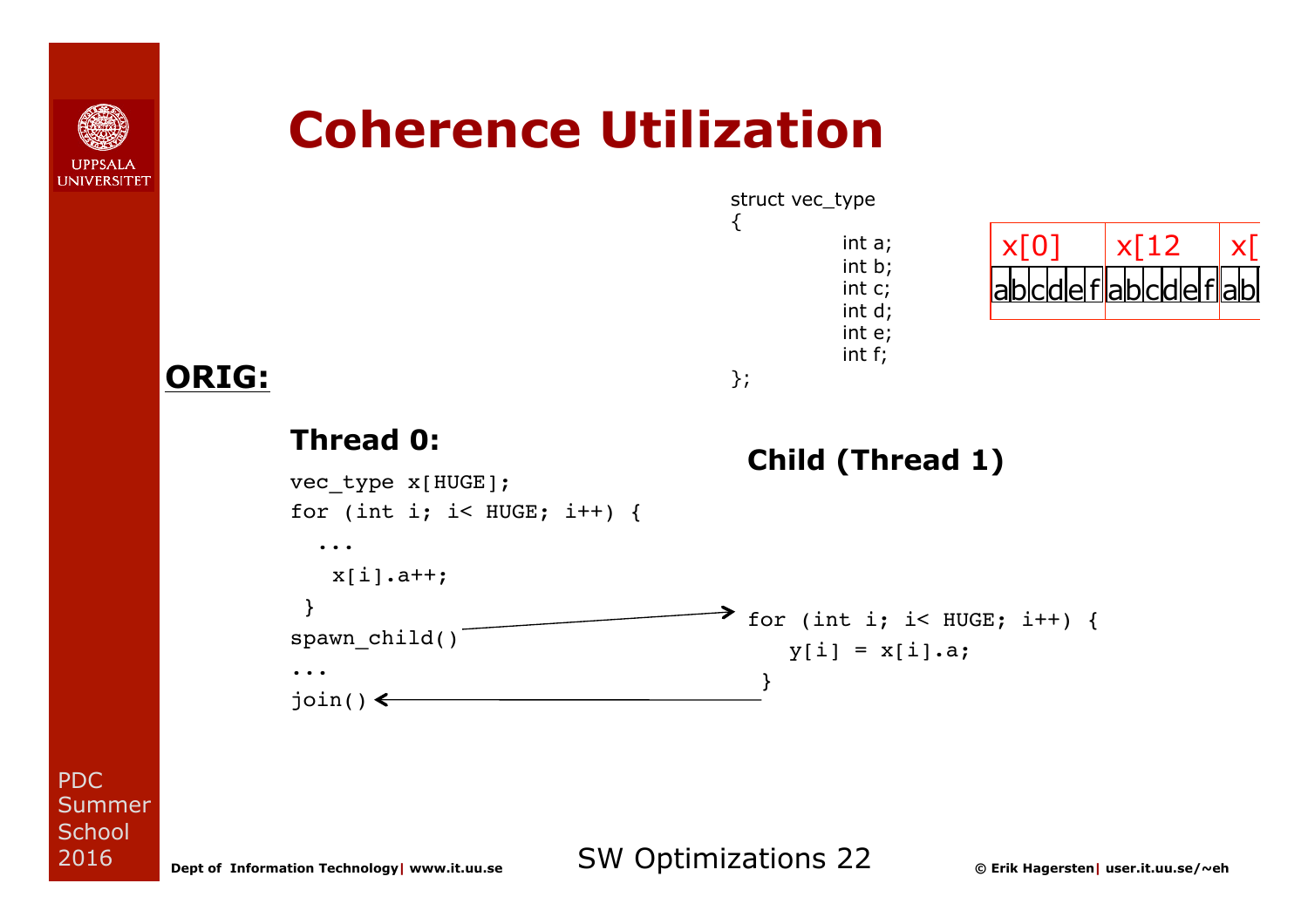



**Research Center** 

- **n** Uppsala Programming for Multicore Architecture Center
- **n** 62 MSEK grant / 10 years [\$9M/10y] + related additional grants at UU = 130MSEK
- **Research areas:**
- ® Performance modeling **Erik:** 
	- ® New parallel algorithms
	- ® Scheduling of threads and resources
	- **\* Testing & verification**
	- ® Language technology
	- ® MC in wireless and sensors

PDC **Summer School** 2016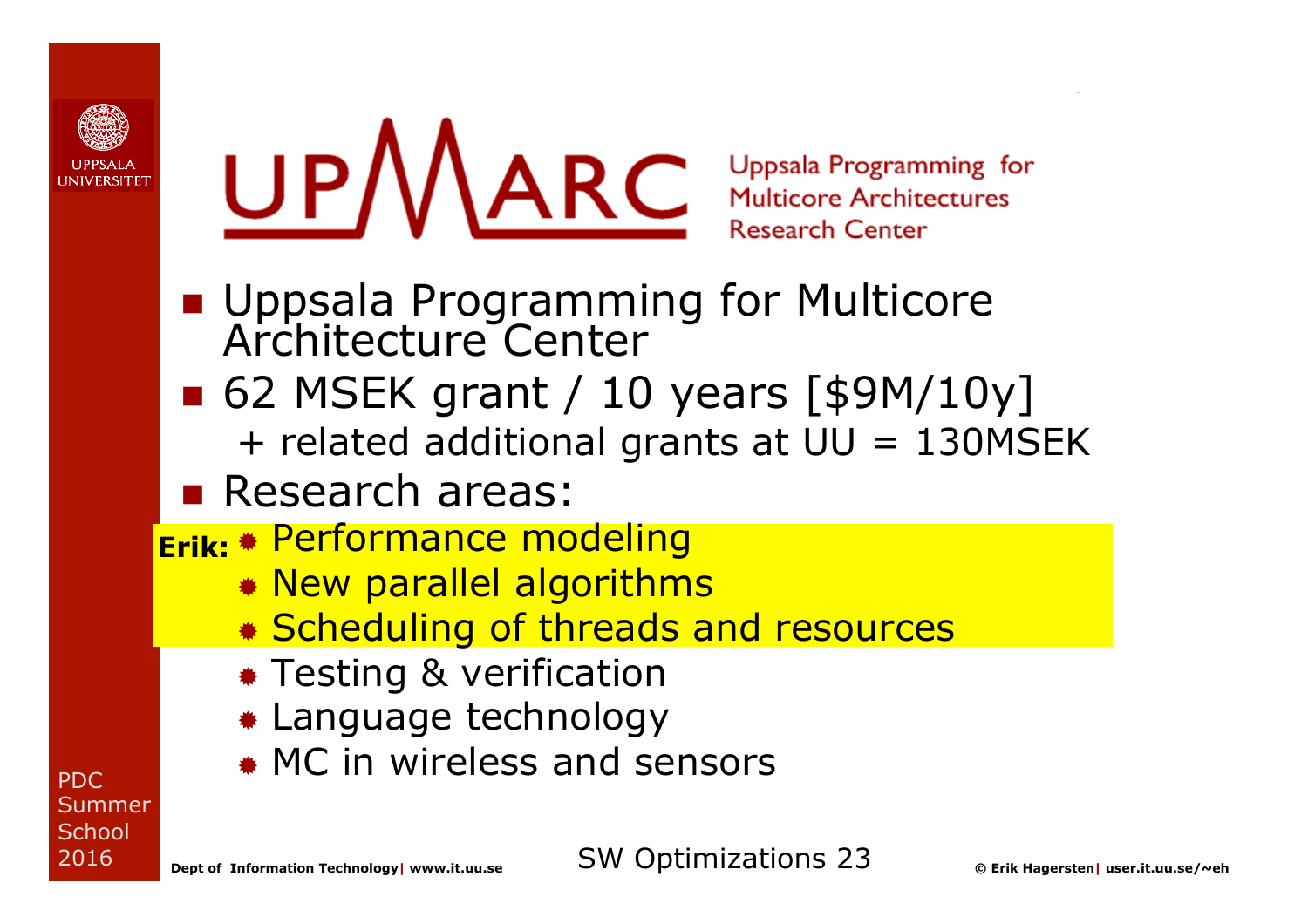### **Multi-threaded Case Study: Gauss-Seidel on Multicores**

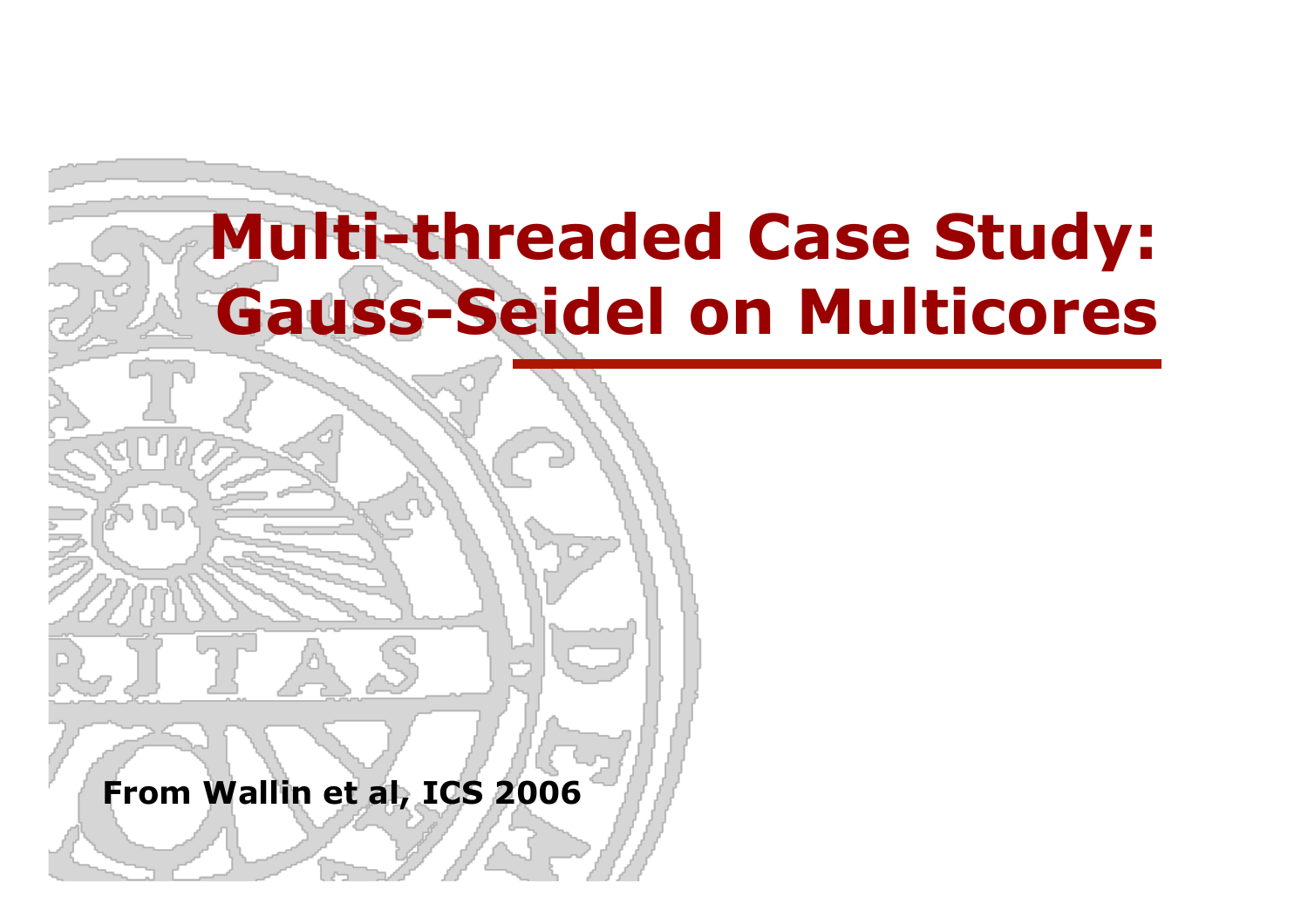

### **Criteria for HPC Algorithms**

#### n Past:

- ® Minimize communication
- ® Maximize scalability (1000s of CPUs)

#### **n** Optimize for Multicore chip:

- ® On-chip communication is "for free"
- $\bullet$  Scalability is limited to  $\sim$ 10 threads
- **\*** The caches are tiny
- ® Memory bandwidth is the bottleneck

#### $\rightarrow$  Data locality is key!

PDC **Summer School** 2016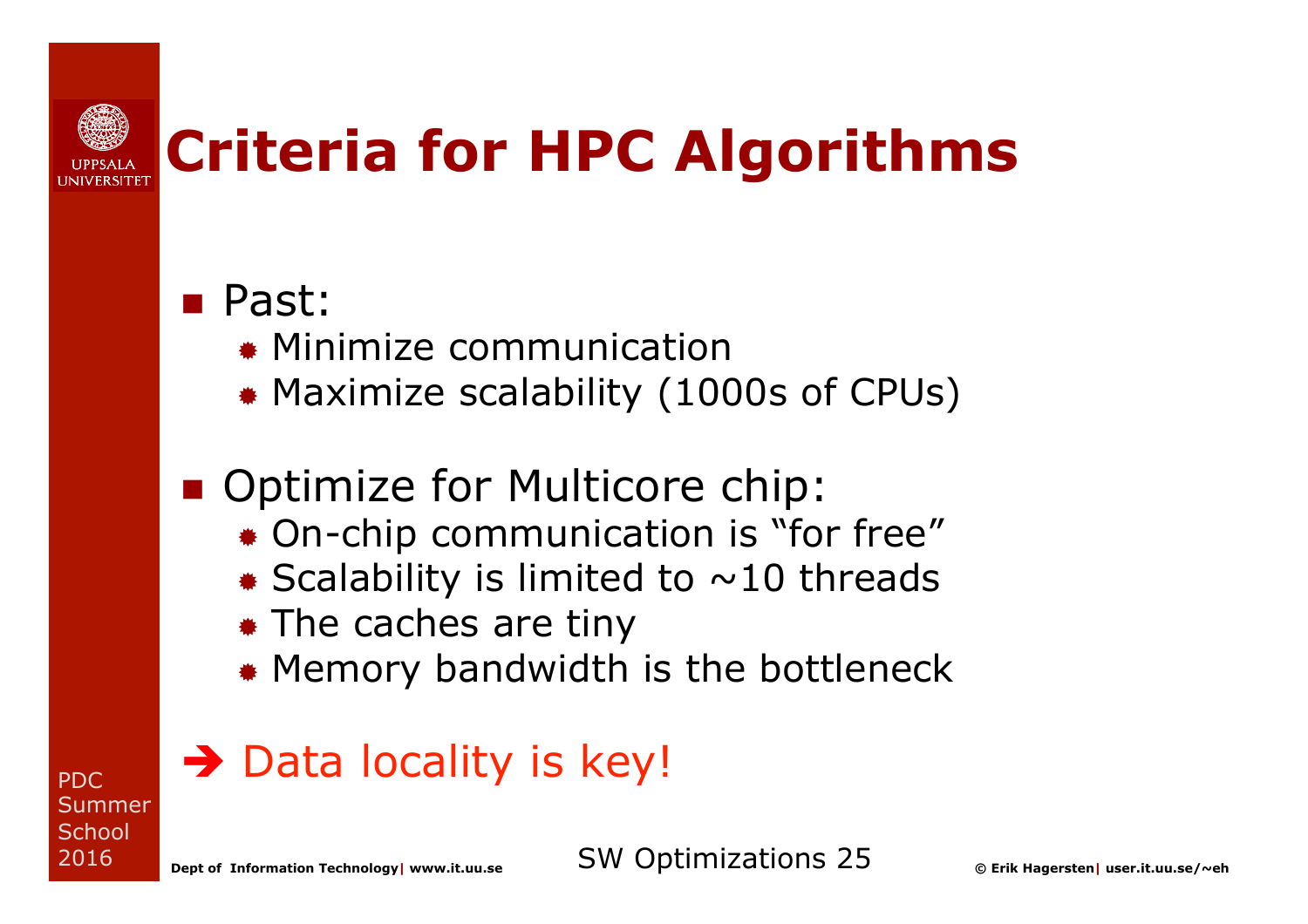

### **Example: Gauss Seidel**

**Mission: "Maximize the parallelism and minimize the inter-thread communication"** 



LOOP: UPDATE ALL POINTS IF (convergence\_test) <done>

PDC Summer **School** 2016

**SW Optimizations 26** © Erik Hagersten| user.it.uu.se/~eh (Longer explanation: **Finding a Door in the Memory Wall @ HPCWire**)

Dept of Information Technology | www.it.uu.se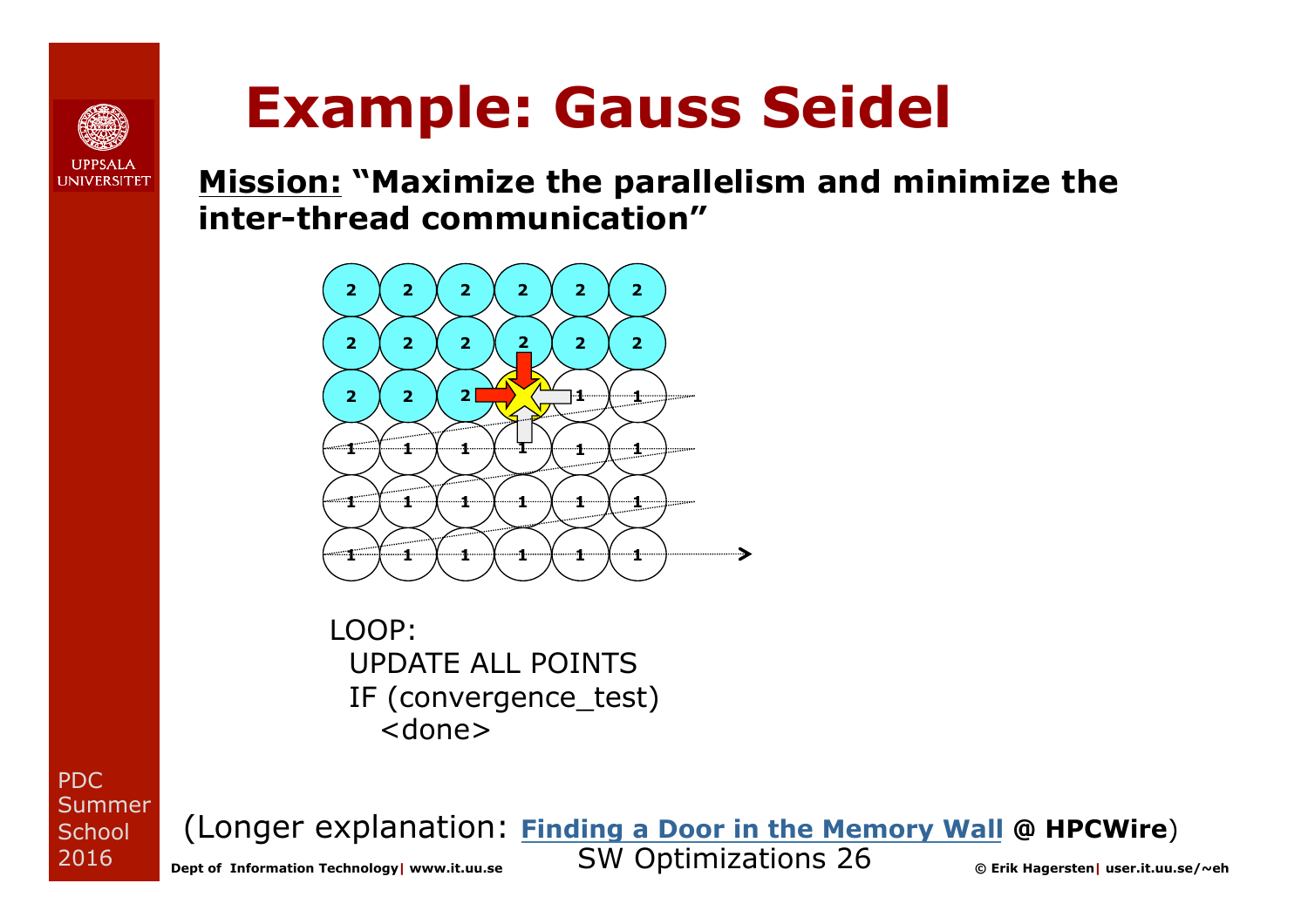

#### **State-of-the-art: Removing Dependence: Red/Black**



LOOP: UPDATE ALL **RED** POINTS UPDATE ALL **BLACK** POINTS IF (convergence\_test) <done>

PDC **Summer School** 2016

**Dept of Information Technology| www.it.uu.se** SW Optimizations 27 **© Erik Hagersten| user.it.uu.se/~eh**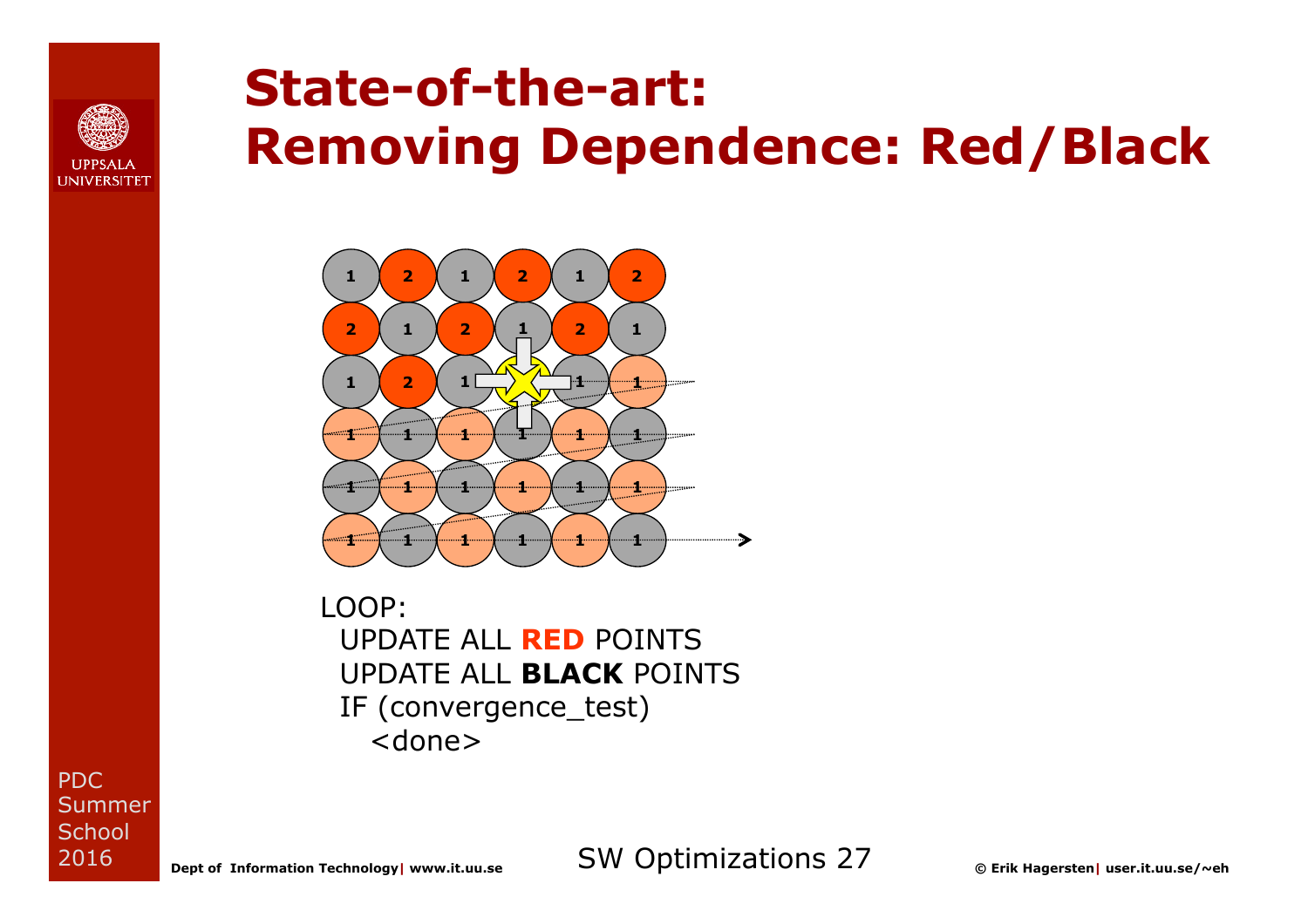

#### **State-of-the-art: Red/Black, Parallelism = N2/2**



**Dept of Information Technology** | www.it.uu.se SW Optimiz <mark>Only one problem…</mark> <mark>eeh</mark> LOOP: IN PARALLEL: UPDATE ALL **RED** POINTS <barrier> IN PARALELL: UPDATE ALL **BLACK** POINTS <barrier> IF (convergence\_test) <done> **Limited communication**  $\odot$ **N<sup>2</sup>/2 parallelism**  $\circledcirc$ **Done!**

PDC Summer **School** 2016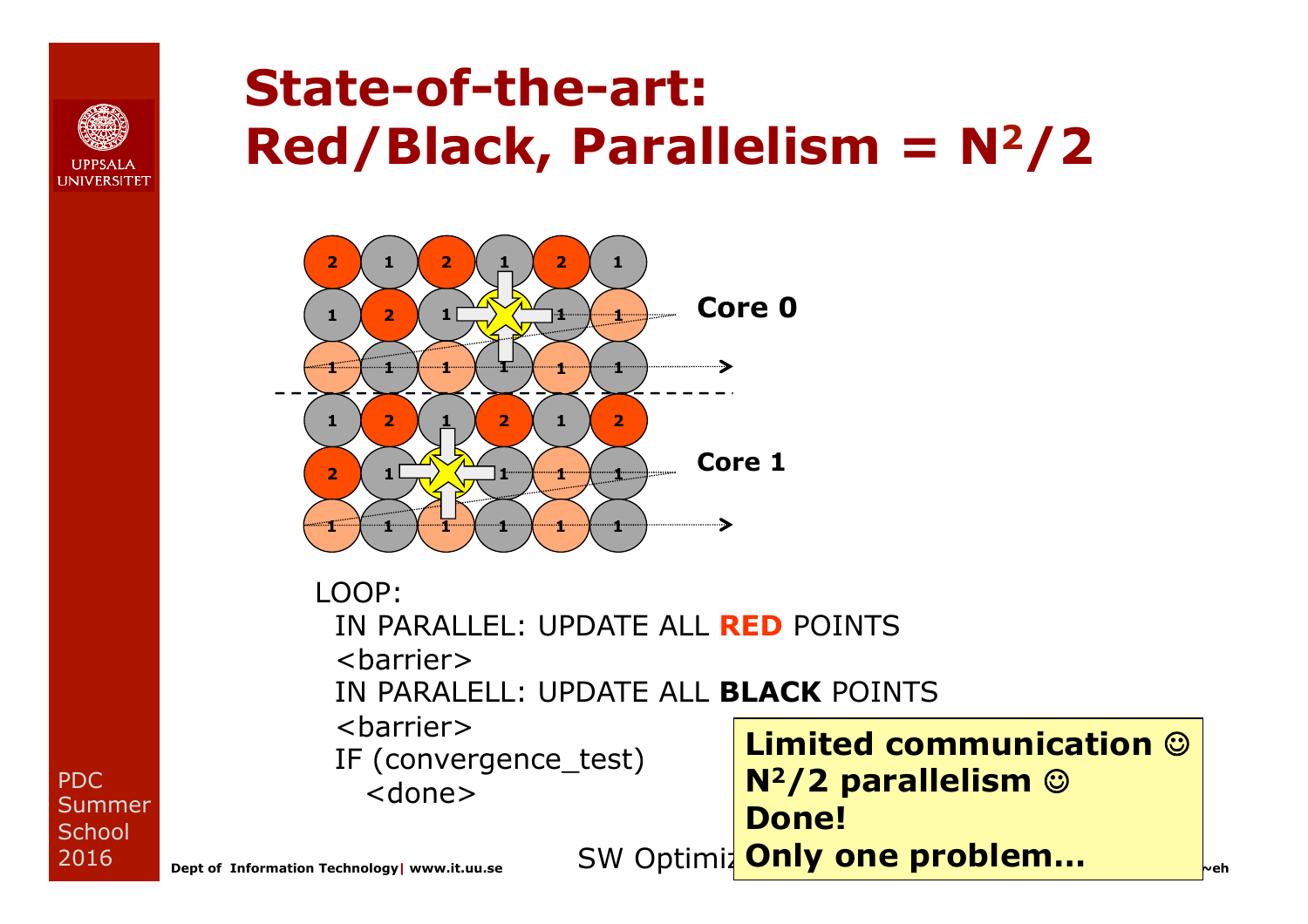

### **Only One Problem: Performance**

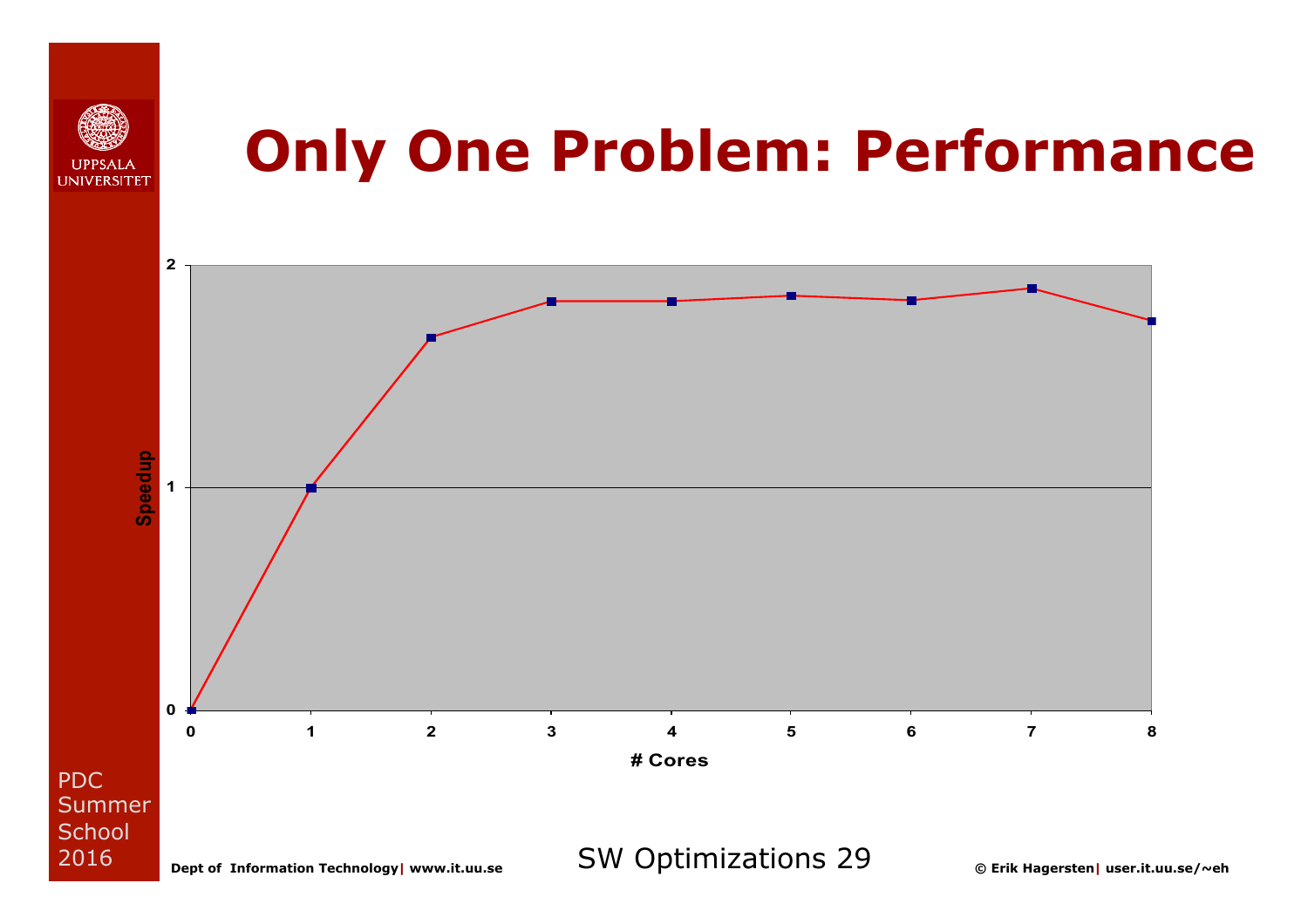### **Back to the drawing board: Temporal blocking for seq. code**

**Communication is "for free" and moderate parallelism is OK Priority 1: limit bandwidth needs!** 



PDC

**I INIVERSITET** 

2016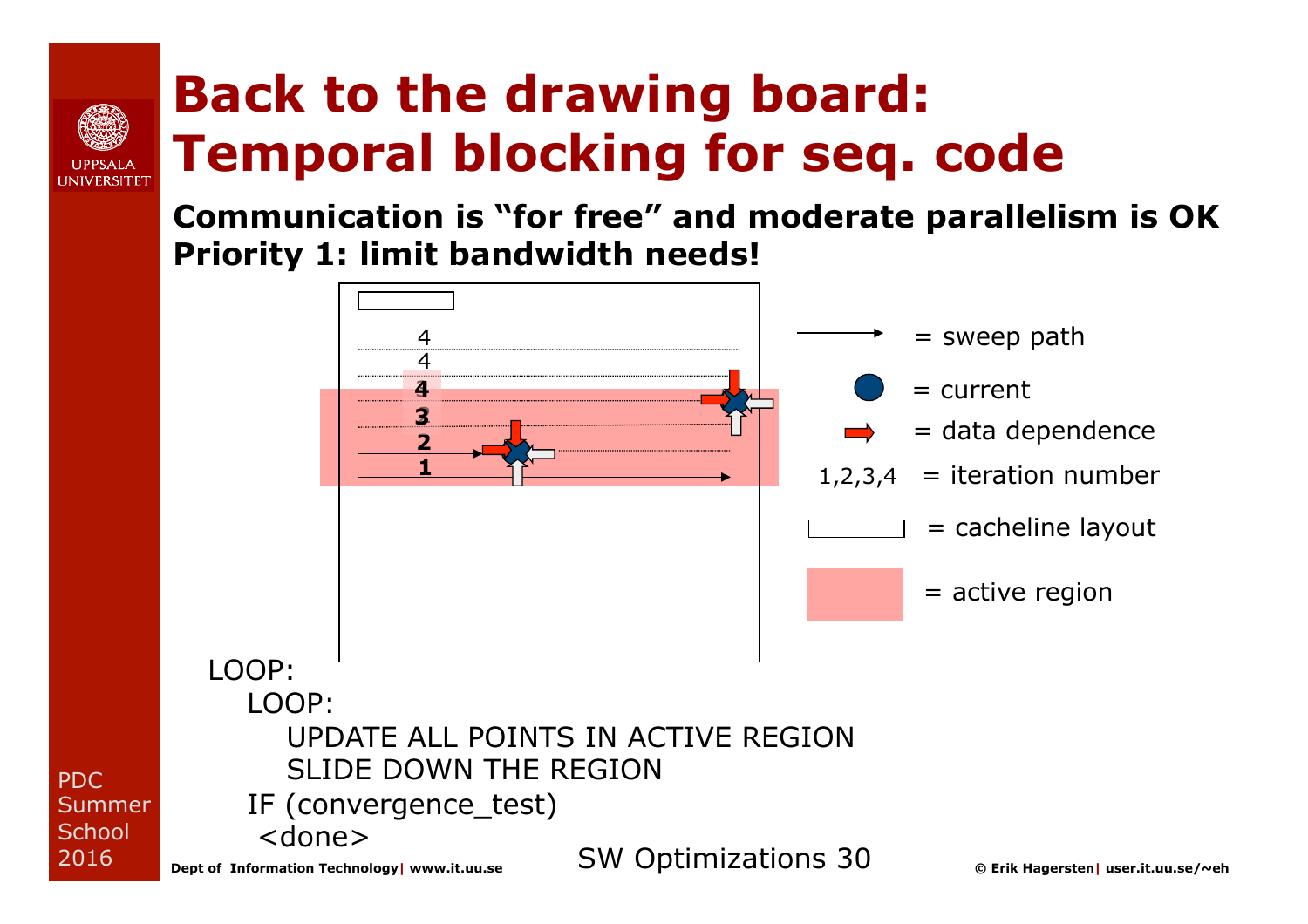### **Back to the drawing board: Temporal blocking for seq. code**

**I INIIVERSITET** 

**Communication is "for free" and moderate parallelism is OK Priority 1: limit bandwidth need!** 

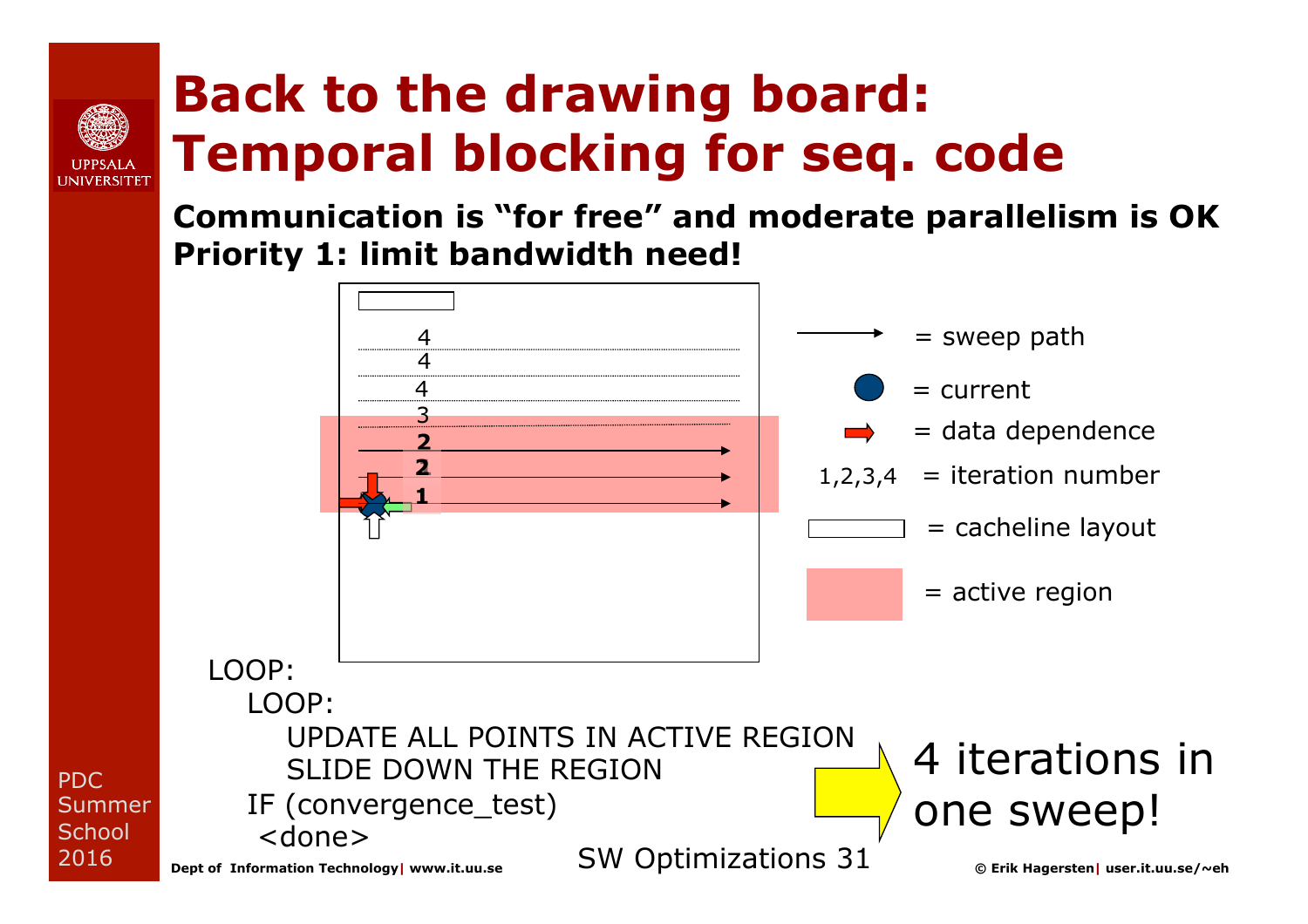

### **DRAM\_traffic(cache\_size)**

Fetch Rate, i.e, fraction of mem\_ops generating DRAM traffic



PDC Summer **School** 2016

**Dept of Information Technology| www.it.uu.se** SW Optimizations 32 **© Erik Hagersten| user.it.uu.se/~eh**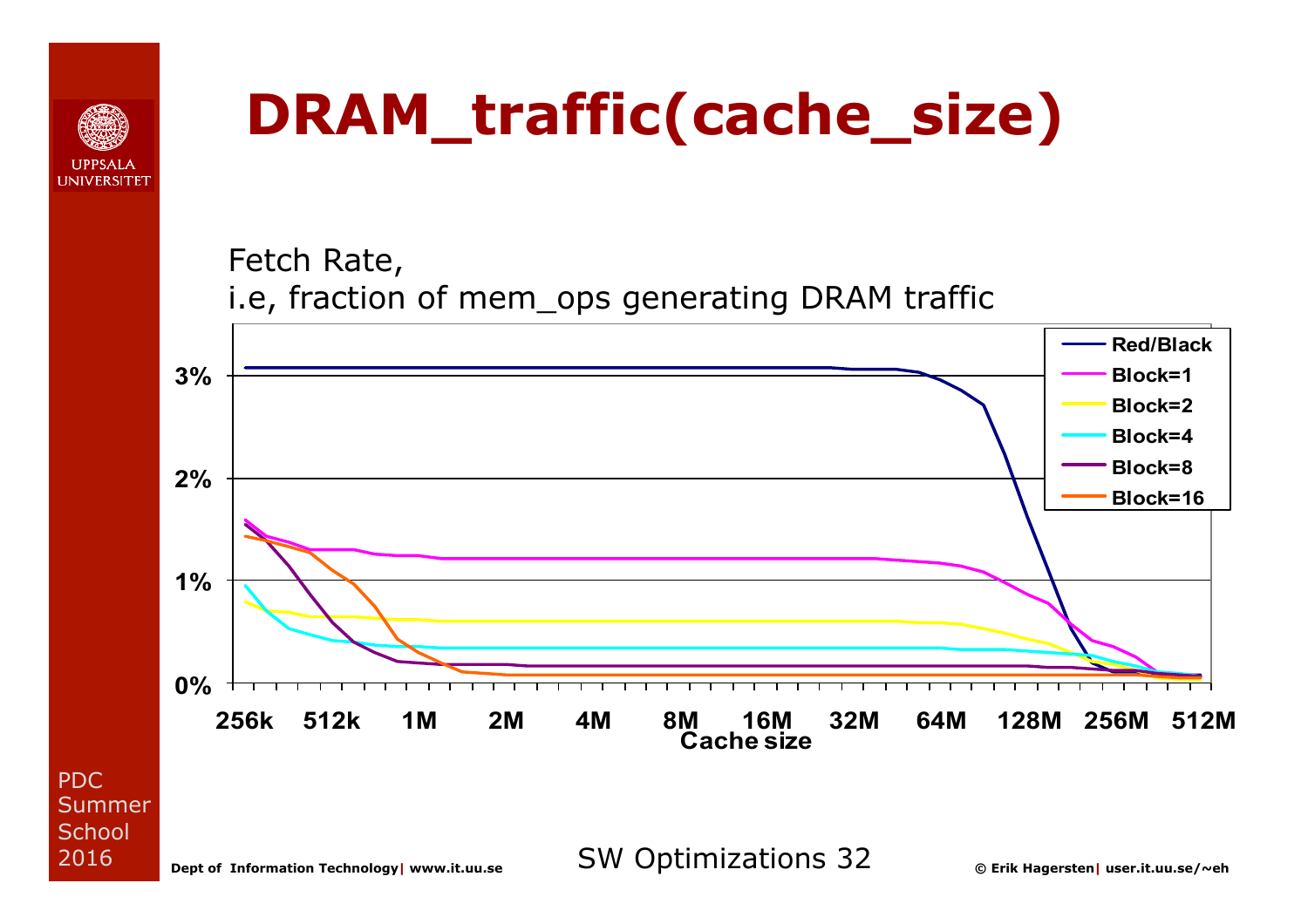#### **G-S, temp block Parallelism = N**

PDC

**School** 2016

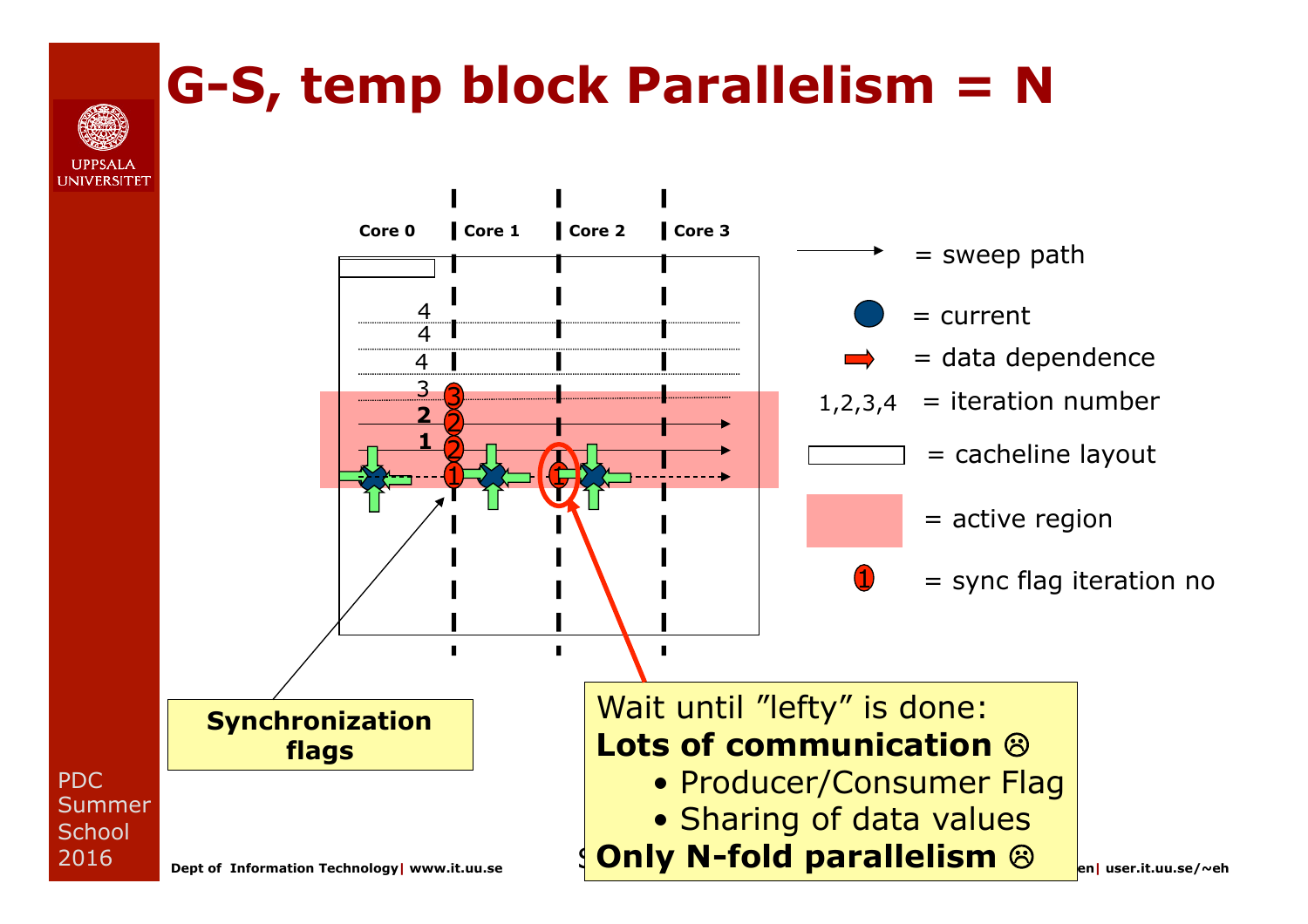

## **Problems we ran into 1 (2)**

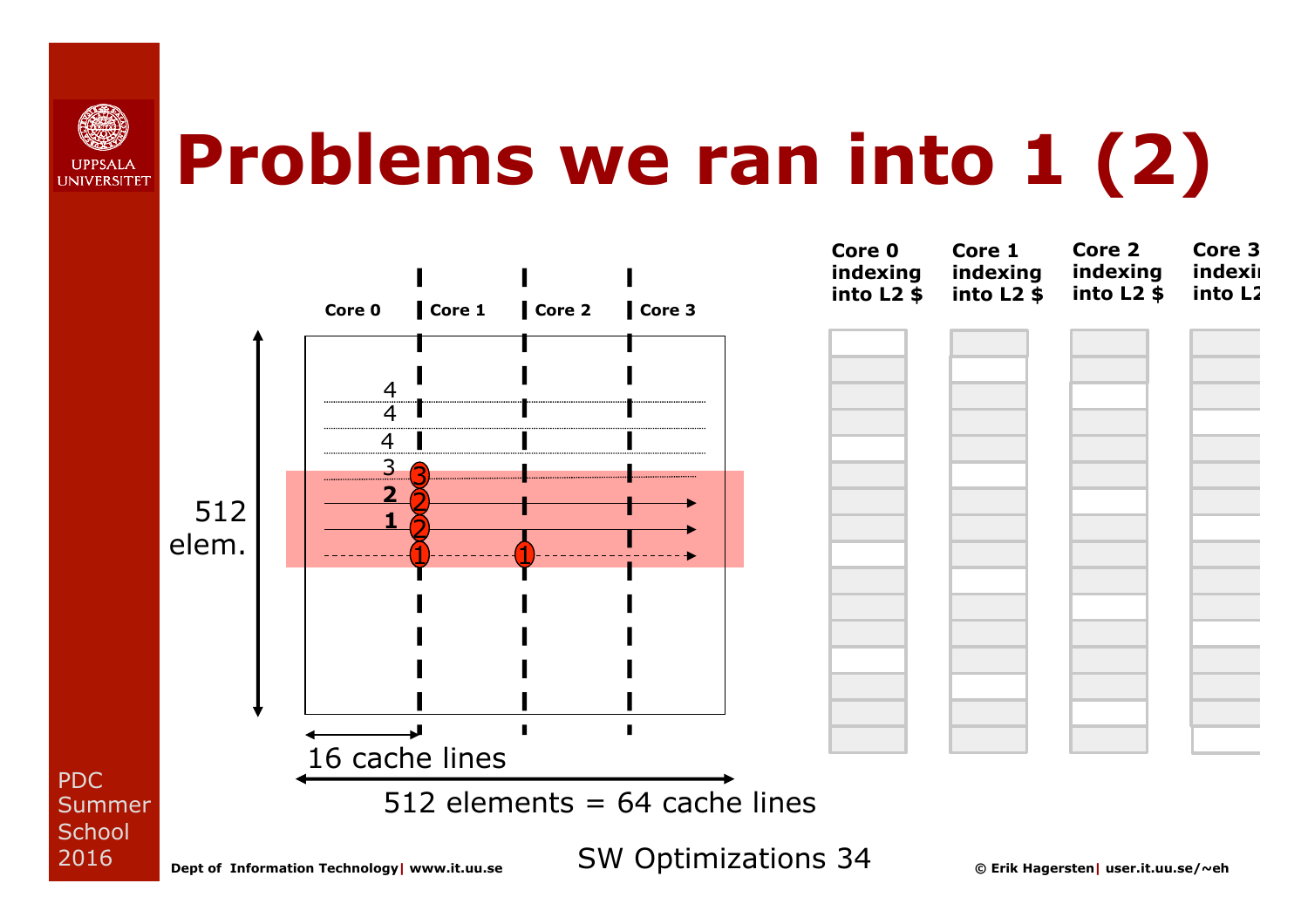

## **Problems we ran into 2 (2)**

- $\blacksquare$  We had a loop nesting problem that the compiler optimized away
- **n** ... sometimes

PDC **Summer School** 2016

**Dept of Information Technology| www.it.uu.se** SW Optimizations 35 **© Erik Hagersten| user.it.uu.se/~eh**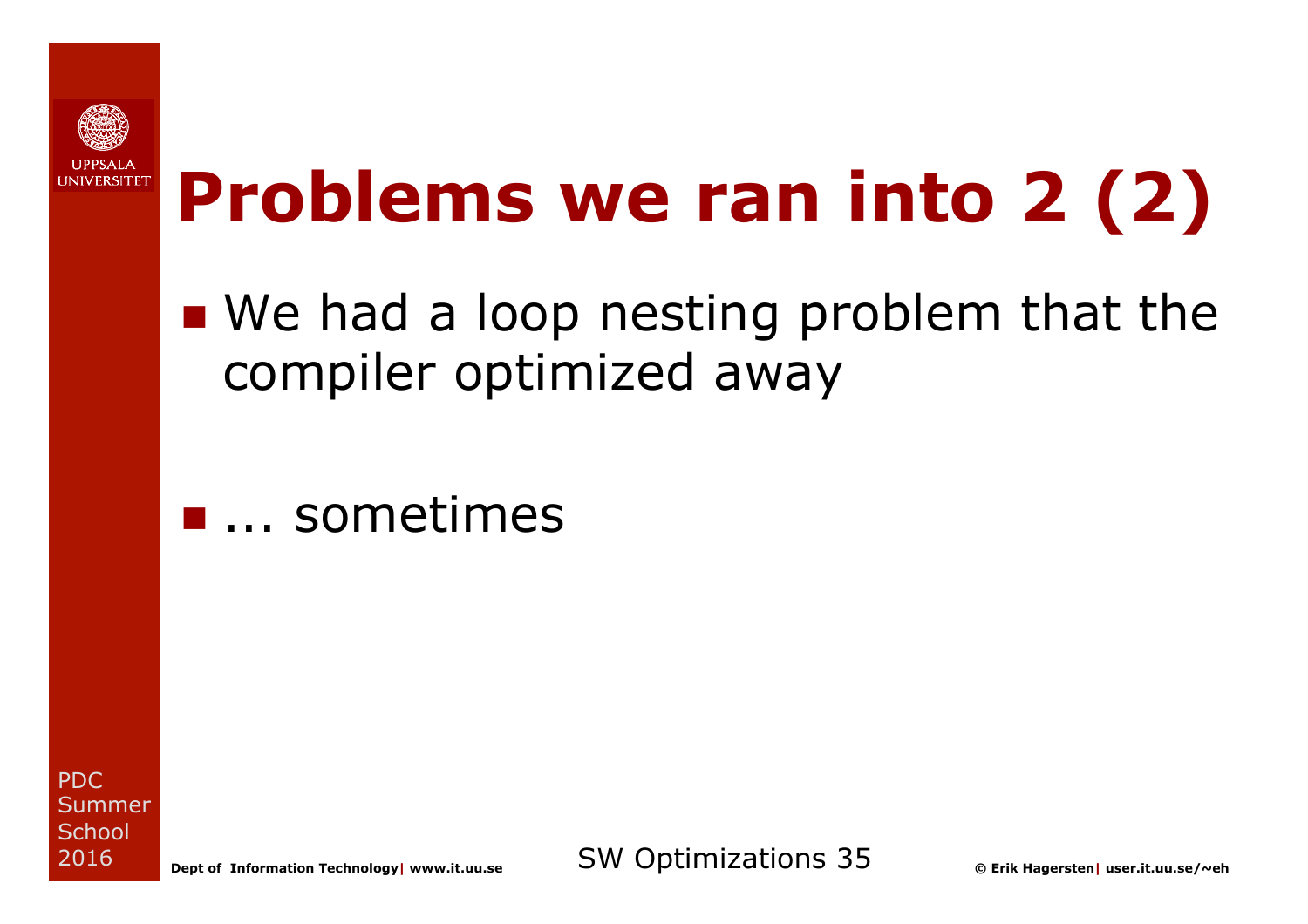

### **Running on a Multisocket**



PDC Summer **School** 2016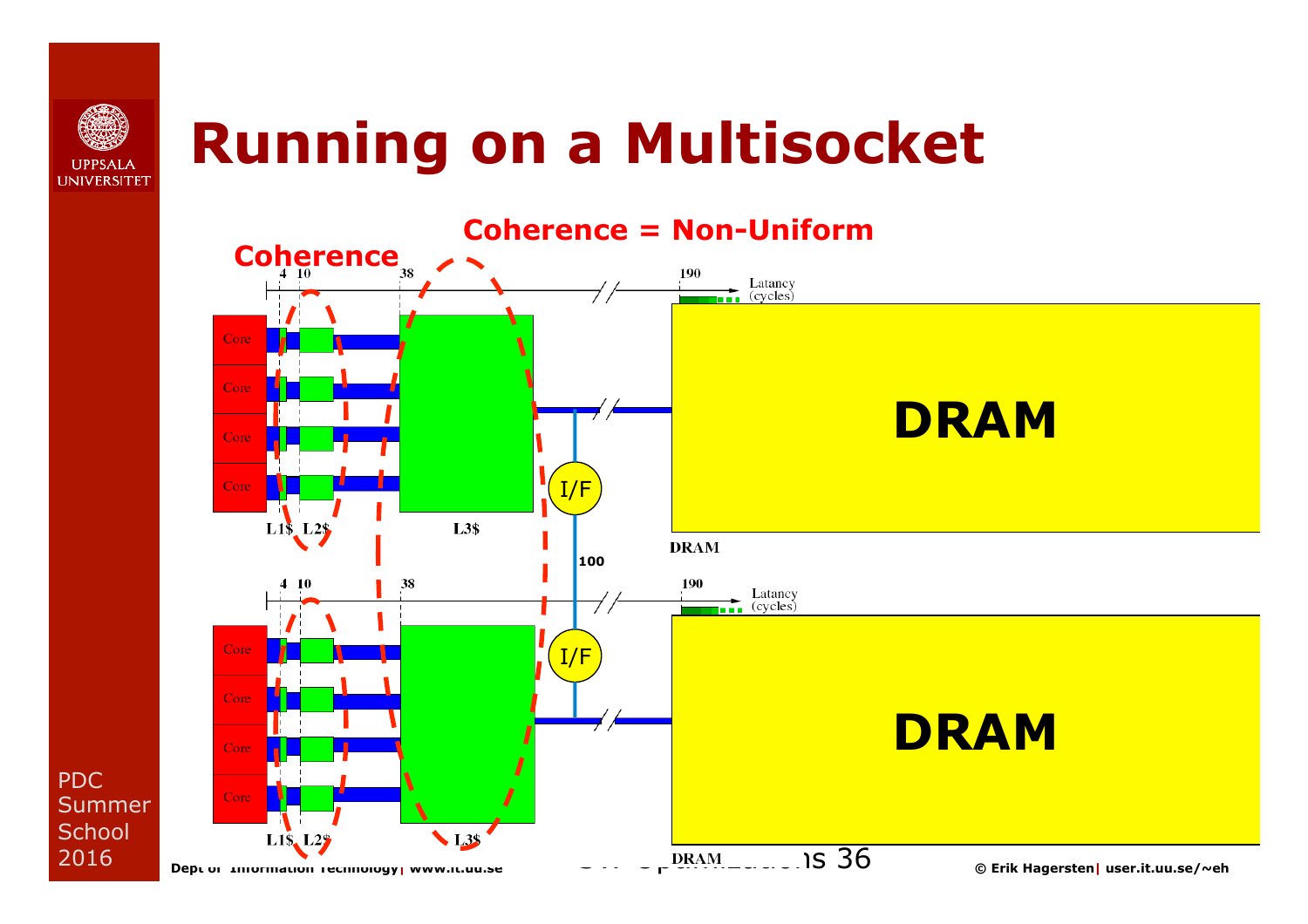# **I INIVERSITET**

#### **Example: G-S, temp blocking**



PDC Summer **School** 2016

**Dept of Information Technology| www.it.uu.se** SW Optimizations 37 **© Erik Hagersten| user.it.uu.se/~eh**